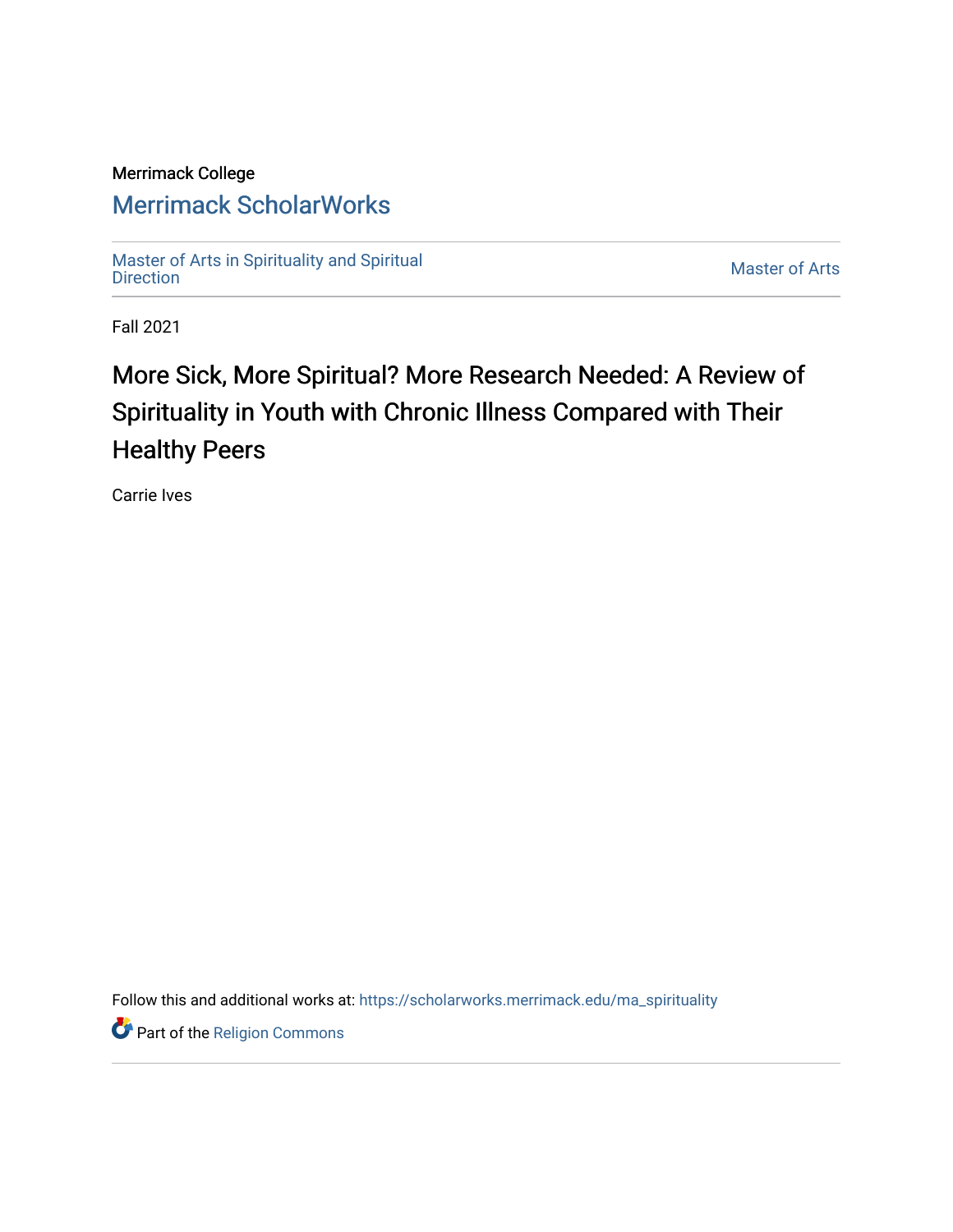**More Sick, More Spiritual? More Research Needed:**

**A Review of Spirituality in Youth with Chronic Illness Compared with Their Healthy Peers**

Carrie Ives

RTS5010: Introduction to the Study of Spirituality

November 22, 2021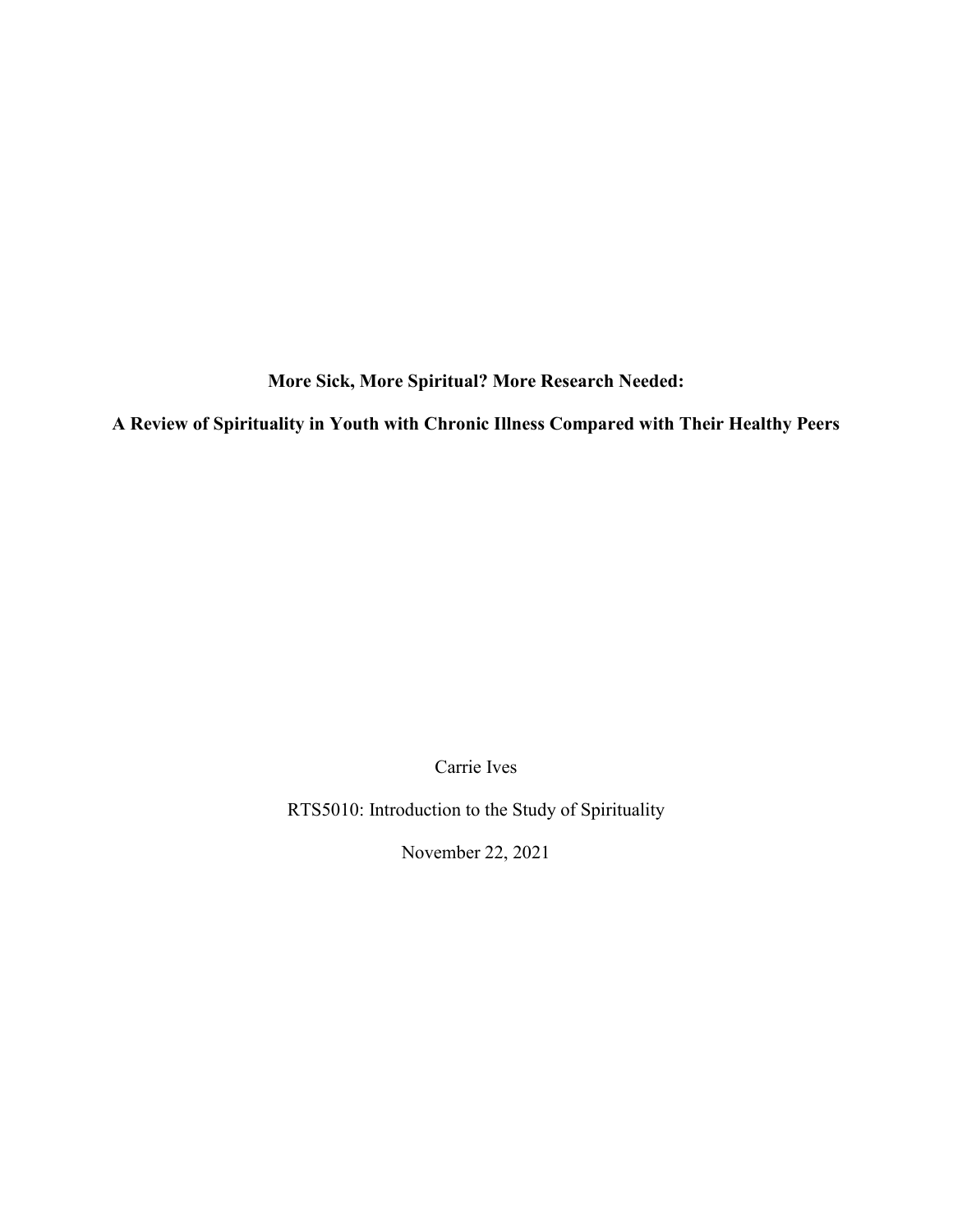#### **Abstract**

Purpose: This review seeks to discover whether youth with chronic illness are more spiritual than their healthy peers.

Methods: A total of 111 articles were gathered via MackSearch and reference list evaluation. Of those, 63 were ruled out by title or abstract. Forty-three sources were appropriate for background reference, leaving five articles for review.

Findings: Based on the reviewed studies, any increase in spirituality among chronically ill youth compared to their healthy peers is minimal. There is suspicion that the majority of the assessment tools used were not adequately sensitive for the adolescent population.

Discussion: Assessments that are validated for youth are critical for confidence in research results. Implications for individuals and organized religion are explored.

Conclusion: There is limited evidence that youth with chronic illness use spirituality more than their healthy peers. More research is needed in this area that specifically applies assessment tools formulated for the adolescent population.

#### **Introduction**

Youth with chronic illness face challenges different from most of their peers, and the rate of such medical conditions is rising [\("Tackling the Burden of Chronic Diseases in the USA"](https://paperpile.com/c/97wbJC/xwHA)  [2009\).](https://paperpile.com/c/97wbJC/xwHA) At the same time, the percentage of Americans who consider themselves 'spiritual but not religious' [\(Parsons 2018\)](https://paperpile.com/c/97wbJC/ZIAd) or simply unaffiliated from religion is also increasing, especially in young people [\(Jones et al. 2016\).](https://paperpile.com/c/97wbJC/AK7X)

There has been a large amount of research on the spirituality of youth with chronic illness [for examples see: [\(Grossoehme, VanDyke, and Seid 2008; Atobrah 2012; Bakker, van](https://paperpile.com/c/97wbJC/0rOe+bqAz+IW1f+hFDy)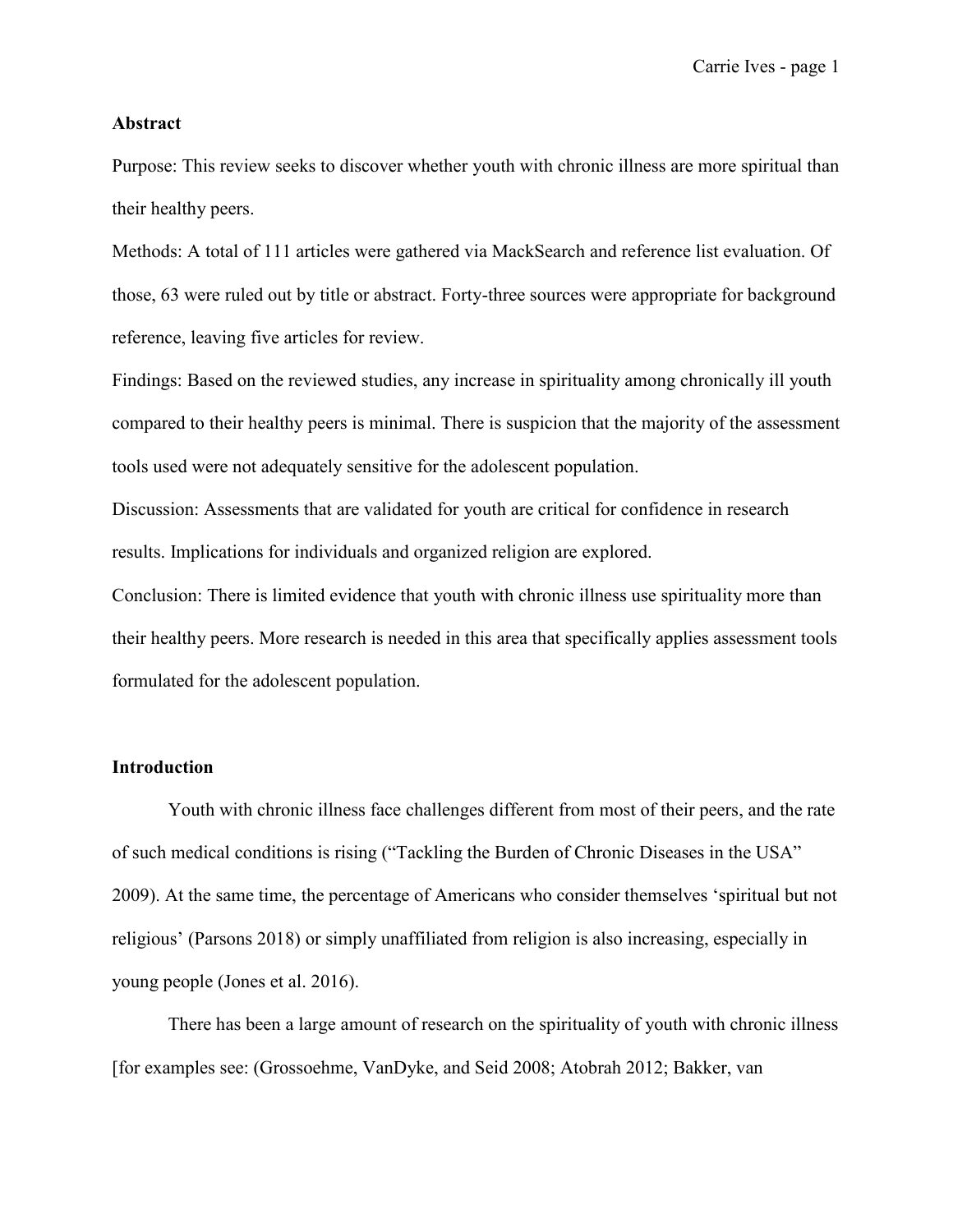[Leeuwen, and Roodbol 2018; W. de A. Alvarenga et al. 2021\)\]](https://paperpile.com/c/97wbJC/0rOe+bqAz+IW1f+hFDy). As spiritual health is a vital component of overall well-being [\(Juškienė 2016\)](https://paperpile.com/c/97wbJC/Sla6), understanding the spirituality of chronically ill youth can aid in the treatment of their full psychosocial and physical health. With the increase of the religiously disaffiliated, research methods that transcend specific religious beliefs are vital for adequately evaluating spirituality in these populations [\(de Jager Meezenbroek et al. 2012\).](https://paperpile.com/c/97wbJC/TPVX)

Little research exists regarding the particular impact of chronic medical conditions on the spirituality of children and adolescents. Having a better understanding of the comparative spirituality of youth with and without chronic illness can allow care providers - healthcare workers, psychosocial supports, and clergy - to better support the overall health needs of this population. This paper reviews the existing literature, specifically looking to the hypothesis that youth with chronic illness are more spiritual than their healthy peers.

#### *Definitions*

Spirituality is a complex topic, defined differently in many studies. For the purpose of this study, it will be defined as an intrinsic aspect of humanity through which persons seek ultimate meaning and experience relationship to the significant or sacred [\(Puchalski et al. 2014,](https://paperpile.com/c/97wbJC/LIml+IW1f/?locator=643,)  [643; Bakker, van Leeuwen, and Roodbol 2018\).](https://paperpile.com/c/97wbJC/LIml+IW1f/?locator=643,) Religion is an organization of the collective spiritual experiences of a group into a system of practices and beliefs [\(Bernstein, D'Angelo, and](https://paperpile.com/c/97wbJC/zWDk+NX81)  [Lyon 2013; Mueller, Plevak, and Rummans 2001\).](https://paperpile.com/c/97wbJC/zWDk+NX81) Spirituality / Religiosity (S/R) is a multidimensional measure that combines the internal experience and the outward expression [\(Cotton et al. 2012, 119\).](https://paperpile.com/c/97wbJC/D2Sm/?locator=119)

Chronic disease is defined as a condition that "lasts one year or more and requires ongoing medical attention or limits activities of daily living or both" [\("About Chronic Diseases"](https://paperpile.com/c/97wbJC/sU1F)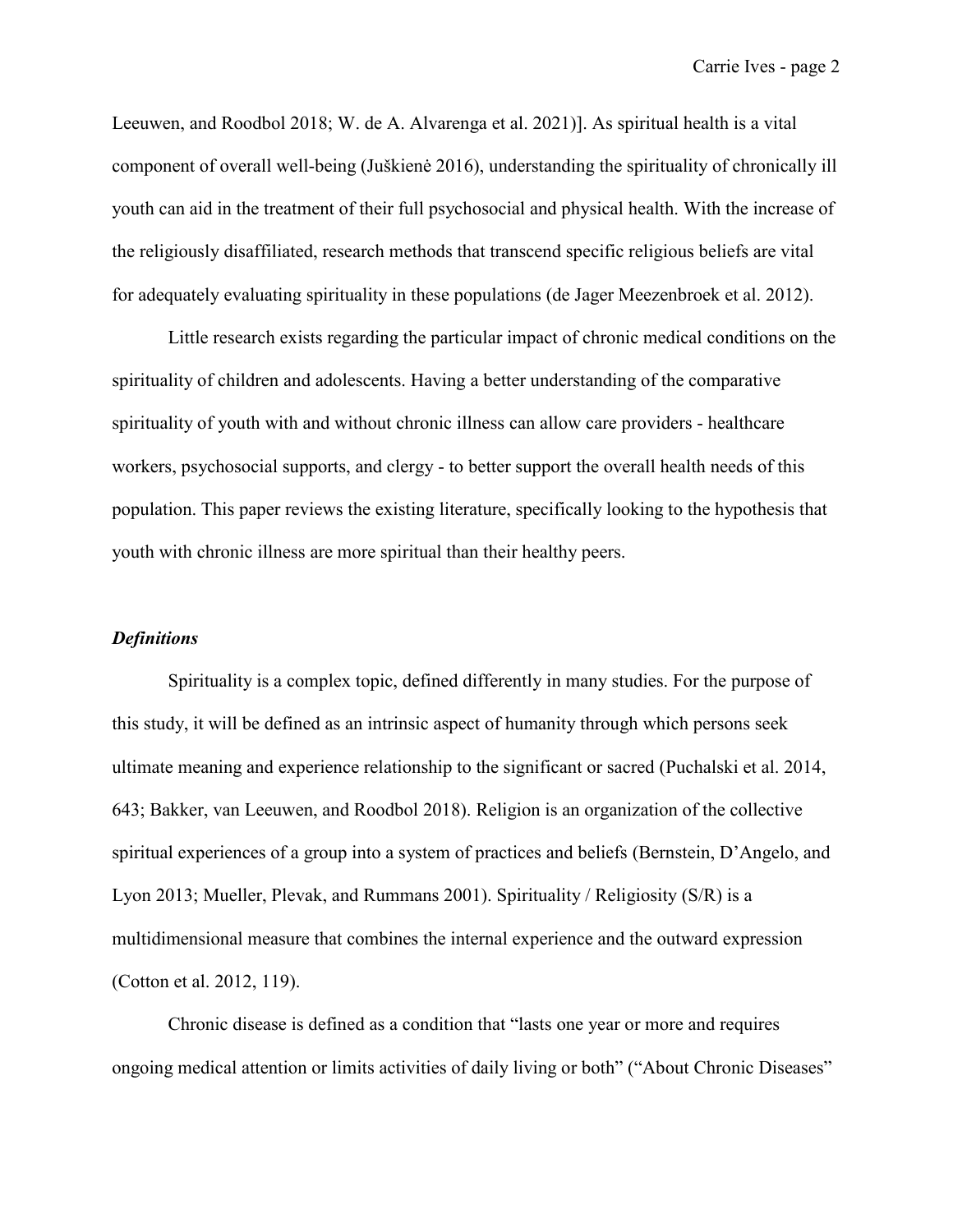[2021\).](https://paperpile.com/c/97wbJC/sU1F) Chronic illness is the experience of living with chronic disease [\(Martin 2007\).](https://paperpile.com/c/97wbJC/Zbpf) In practice, chronic illness is often used as a term for both the disease and the experience of having the disease.

This review is interested in the experience of all children and youth. For simplicity and to avoid repetition, the terms 'youth,' 'young people,' 'children,' and 'adolescents' will be used. Demographic information will further explore the age ranges covered in the studies.

#### *Background*

The intersection of spirituality with physical health in adults is well-researched. Publications like the *Journal of Religion and Health*, the *Journal of Holistic Nursing*, *Complementary Therapies in Medicine*, and the *Journal of Health Care Chaplaincy* bring forth various aspects of this topic with each issue. A correlation has been shown between spirituality and illness, generally revealing that higher levels of spirituality or use of spiritual practices or approaches decrease symptomology and increase quality of life and health outcomes [\(Kark et al.](https://paperpile.com/c/97wbJC/s2QJ+1Iho)  [1996; Miller and Thoresen 2003\).](https://paperpile.com/c/97wbJC/s2QJ+1Iho)

To explore the particular knowledge base about the spirituality of chronically ill youth, one need only look at the contribution of some key researchers, such as W.A. Alvarenga, D. Clayton-Jones, S. Cotton, and N. Reynolds. A.D. Bakker published an extensive review on this topic, finding in part that the spirituality of ill children is shaped by the search for identity and relationship, that they often imbue their illness with meaning, and that they use spirituality to cope with their illness in a variety of ways [\(Bakker, van Leeuwen, and Roodbol 2018\).](https://paperpile.com/c/97wbJC/IW1f) Reynolds has a selection of work examining the factors of positive and negative spiritual coping and their conflicting influences on health measures; that is, positive spiritual coping is of benefit to overall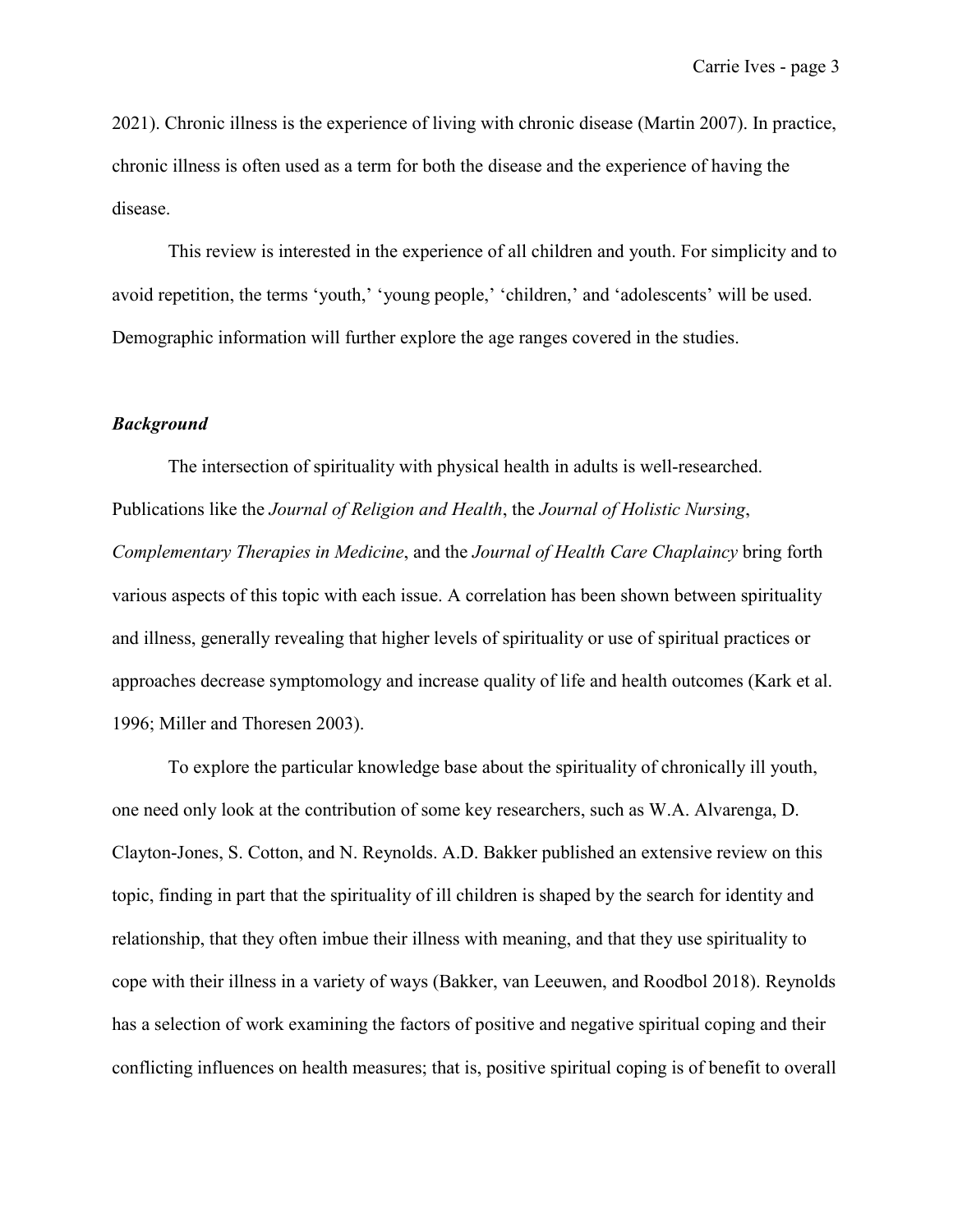health, where negative coping can be detrimental [\(Reynolds, Mrug, and Guion 2013; Reynolds et](https://paperpile.com/c/97wbJC/pJaB+yBM4+raIf)  [al. 2014, 2016\).](https://paperpile.com/c/97wbJC/pJaB+yBM4+raIf)

For many of the researchers, a primary or secondary goal of their work was understanding the role of the medical provider in spiritual care. Many have found that youth with chronic illness would be open to having some level of spiritual conversation with their medical provider (doctor or nurse), with various nuances based on severity of illness, context, and language used [\(Cotton et al. 2012; Clayton-Jones et al. 2016; W. de A. Alvarenga et al. 2021\).](https://paperpile.com/c/97wbJC/D2Sm+moYY+hFDy)

In addition, the field is enhanced by the contributions of researchers from around the world who are doing similar work. In a Muslim population in Iran, H. Alijani Renani found that many subjects believed their asthma was an aspect of God's will, which helped them to have tranquility about it, along with patience and tolerance as taught as part of the Muslim religious model [\(Alijani Renani et al. 2014\).](https://paperpile.com/c/97wbJC/DWEq) A continent away, D. Atobrah worked with a selection of Ga patients. The Ga are the traditional people of Ghana's capital, Accra. The Ga subjects believed that their illnesses were spiritual, like the Iranian Muslims. However, this belief delayed their biomedical treatment, as they would often try to find the supernatural cause before eventually consulting a doctor [\(Atobrah 2012\)](https://paperpile.com/c/97wbJC/bqAz)*.*

An under-researched element of this topic is the comparison of spirituality between chronically ill youth and their healthy peers. As such, this review seeks to explore the existing literature about this comparison in response to the question 'are youth with chronic illness more spiritual than their healthy peers?'

#### **Methods**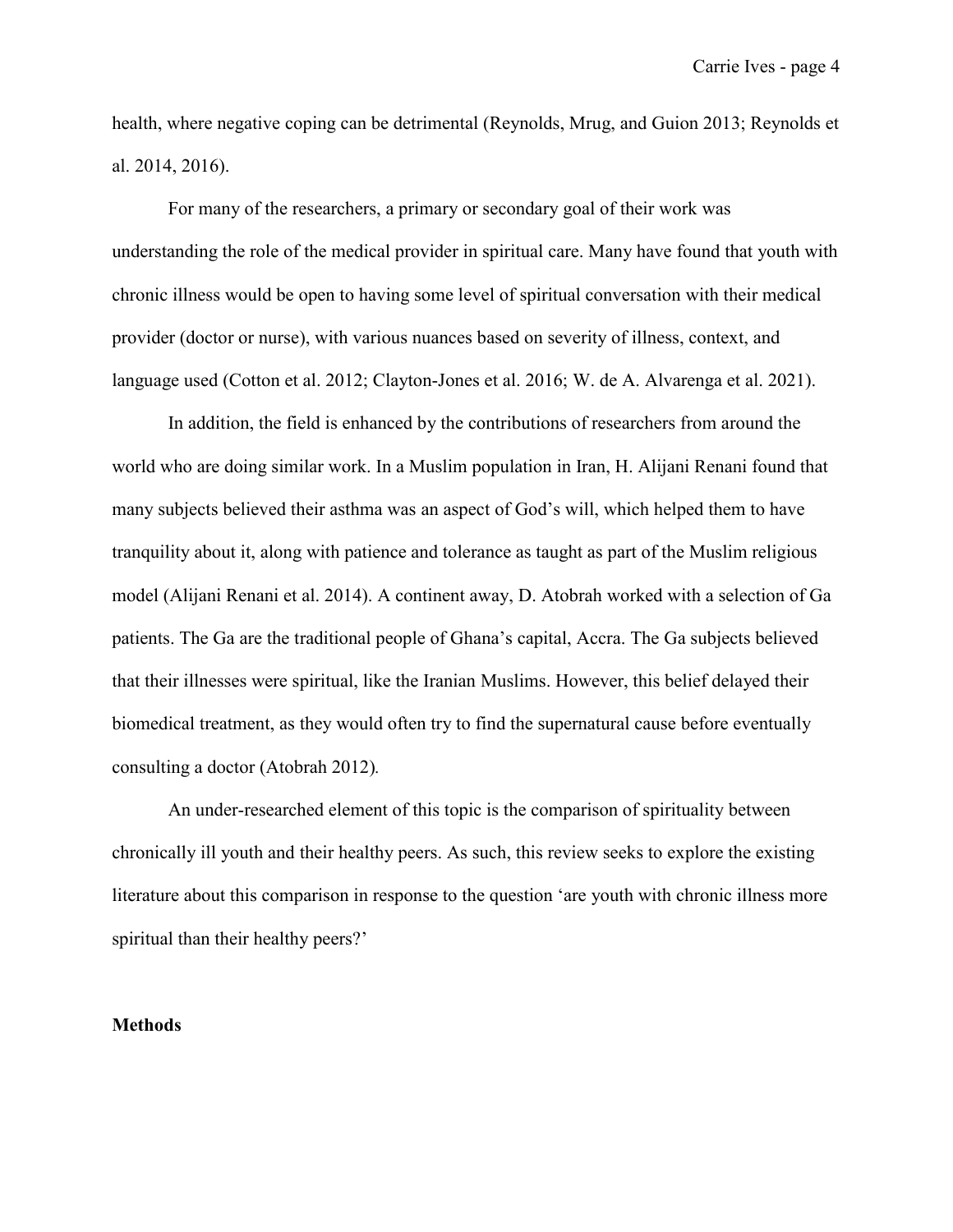Eligibility for this review was intentionally broad. Preference was given to more recent studies, and only studies in English were considered. Age of the subjects was anywhere from child through adolescent, 0-21 years, and no geographic barrier was set.

The search for resources was based on the terms: "spirituality or spiritual," "chronic illness or chronic disease," and various synonyms of 'youth' - which included "child, children, young person, young people, adolescent/s, teenager/s, teen, pediatric, paediatric." The comprehensive university search program MackSearch was utilized for this process in three different searches. The first search used the terms: (chronic illness or chronic disease) and (spirituality) and (youth or adolescents or young people or teen or young adults). After the system removed copies, 61 sources were found. The second search focused on the younger child population and used the terms: (chronic illness or chronic disease) and (spiritual) and (children or child or pediatric or paediatric). This search had 14 hits after copies were automatically removed. Duplicates from the first search were then removed, leaving 10 unique sources. For the third search, attention was paid to the verb, based on the recognition that 'more spiritual' could translate as 'more frequent use of spiritual practices' or 'greater exploration of spirituality,' among other options. The search terms were: (child or children or young person or adolescent or teenager or youth or young people) and (chronic illness or chronic disease) and (use or utilization or utilsation or usage) and (spirit\*). Twelve hits emerged. Of those, one was a duplicate and two were repeats from the previous searches, leaving nine unique sources for analysis. When the search term (use, etc) was replaced with the word (explore or exploration), there were zero hits of either peer-reviewed or non-peer-reviewed studies. The presenting inquiry of our study was therefore amended from an 'exploration' of spirituality to a 'usage' of spirituality due to the data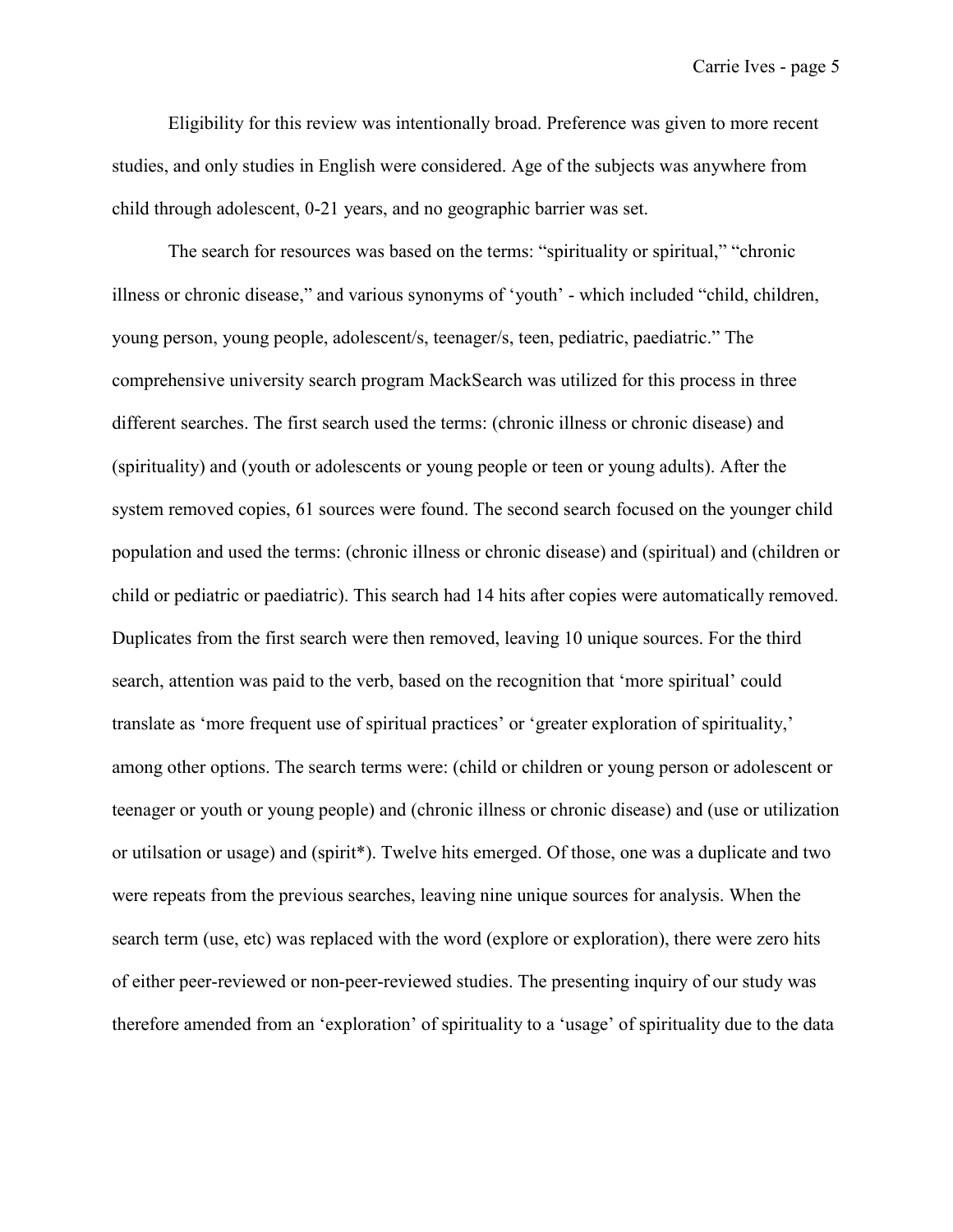available. In addition to the work in MackSearch, reference lists from highly relevant articles were evaluated. Thirty-three articles were gathered through this process.

The primary distinction for this review was the element of comparison of spirituality between healthy and chronically ill youth. Articles were ruled out if the primary demographic being studied was adults, the chronic illness was purely mental, the time-frame was end-of-life care, the focus was on spirituality as an intervention, or the study was simply too broad. Set aside for use as reference or background material was research on validation and age-adaptation of spiritual assessment tools, on spiritual development or on the spiritual needs or coping of youth, or on the role medical professionals could or should play in spiritual care of patients.

A total of 111 articles were gathered via search and reference gleaning. Of those, 63 were ruled out by title or abstract. Forty-three articles were appropriate for background reference, leaving five articles for review.

#### **Findings**

Demographics of the five reviewed articles included four American populations and one Canadian cohort [\(Losier, Taylor, and Fernandez 2005\).](https://paperpile.com/c/97wbJC/Ebuw) Subject ages ranged from 0-21 years; three of the six studies focused on adolescence with a narrower age range of (11-12) to (19-21) [\(Bernstein, D'Angelo, and Lyon 2013; Cotton et al. 2009; Rubin et al. 2009\).](https://paperpile.com/c/97wbJC/zWDk+iBuE+mv9v) Four of the studies were in urban locations, and the fifth one [\(Wang, Li, and Gaylord 2019\)](https://paperpile.com/c/97wbJC/xhlL) was nationwide. Three studies had predominantly white participants, one had a majority of African American subjects [\(Bernstein, D'Angelo, and Lyon 2013\),](https://paperpile.com/c/97wbJC/zWDk) and the fifth did not collect racial data [\(Wang, Li, and](https://paperpile.com/c/97wbJC/xhlL)  [Gaylord 2019\).](https://paperpile.com/c/97wbJC/xhlL) Four studies did not ask about or gather religious identification, while the subjects of the fifth were largely Christian [\(Bernstein, D'Angelo, and Lyon 2013\).](https://paperpile.com/c/97wbJC/zWDk) The research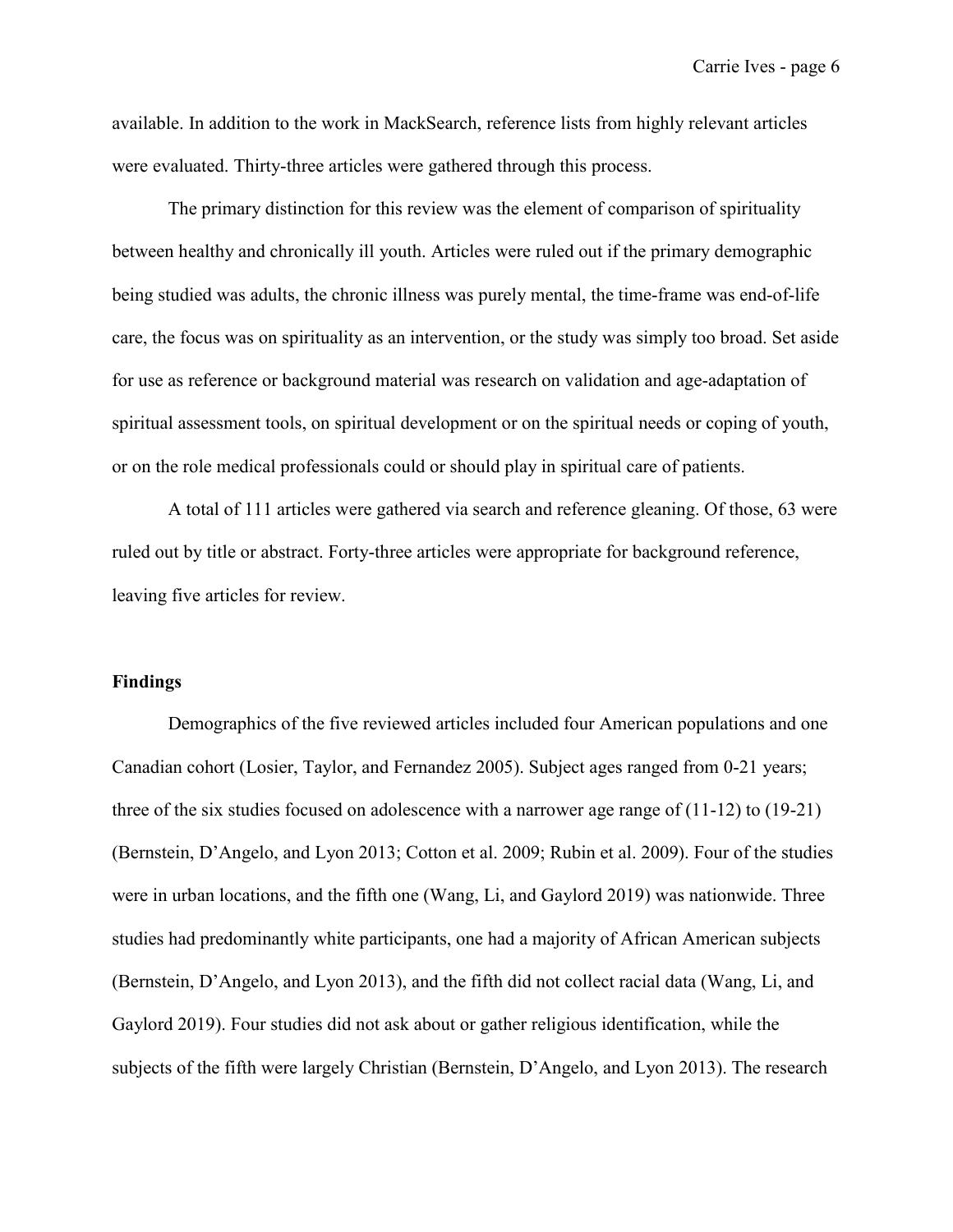included various chronic conditions, including cancer, sickle cell disease (SCD), asthma, irritable bowel disease (IBD), human immunodeficiency virus (HIV), otitis media, eczema, attention deficit hyperactivity disorder / attention deficit disorder (ADHD/ADD), severe headaches, depression, and respiratory allergy. In relation to gender, a majority of subjects were female in two studies, predominantly male in one study, and an unnamed mix in the other two studies.

A chronological review of these comparative studies begins in Canada. In 2005, Andrea Losier published her research on the use of Complementary and Alternative Medicine in a pediatric population [\(Losier, Taylor, and Fernandez 2005\).](https://paperpile.com/c/97wbJC/Ebuw) Complementary and Alternative Medicine (CAM) comprises therapies that are not part of the conventional health care or medical approach of the United States and Canada. These commonly include nutritional supplements, chiropractic care, yoga, massage, ancient practices like acupuncture, and meditation, prayer and other spiritual practices [\(Losier, Taylor, and Fernandez 2005; Barnes, Bloom, and Nahin 2008\).](https://paperpile.com/c/97wbJC/Ebuw+2b9q) Recognizing that there was an abundance of data on CAM use in chronically ill populations [\(Losier, Taylor, and Fernandez 2005, 268\),](https://paperpile.com/c/97wbJC/Ebuw/?locator=268) Losier set out to explore whether usage was the same in a non-chronically ill population, namely a pediatric emergency department.

Adapting a CAM questionnaire formulated by Fernandez for a pediatric oncology study [\(Fernandez et al. 1998\),](https://paperpile.com/c/97wbJC/KttG) Losier asked parents to describe CAM usage by their children, who were there to receive treatment. Demographics, including the presence or absence of chronic illness, were also gathered. One sub-category within the study was 'prayer / spiritual approaches.' Losier found that CAM use in the population was approximately equal to that in a U.S. emergency department and a Canadian outpatient clinic at 12.8% [\(Losier, Taylor, and Fernandez 2005, 270\).](https://paperpile.com/c/97wbJC/Ebuw/?locator=270) However, she found no correlation between the presence of chronic illness and increased CAM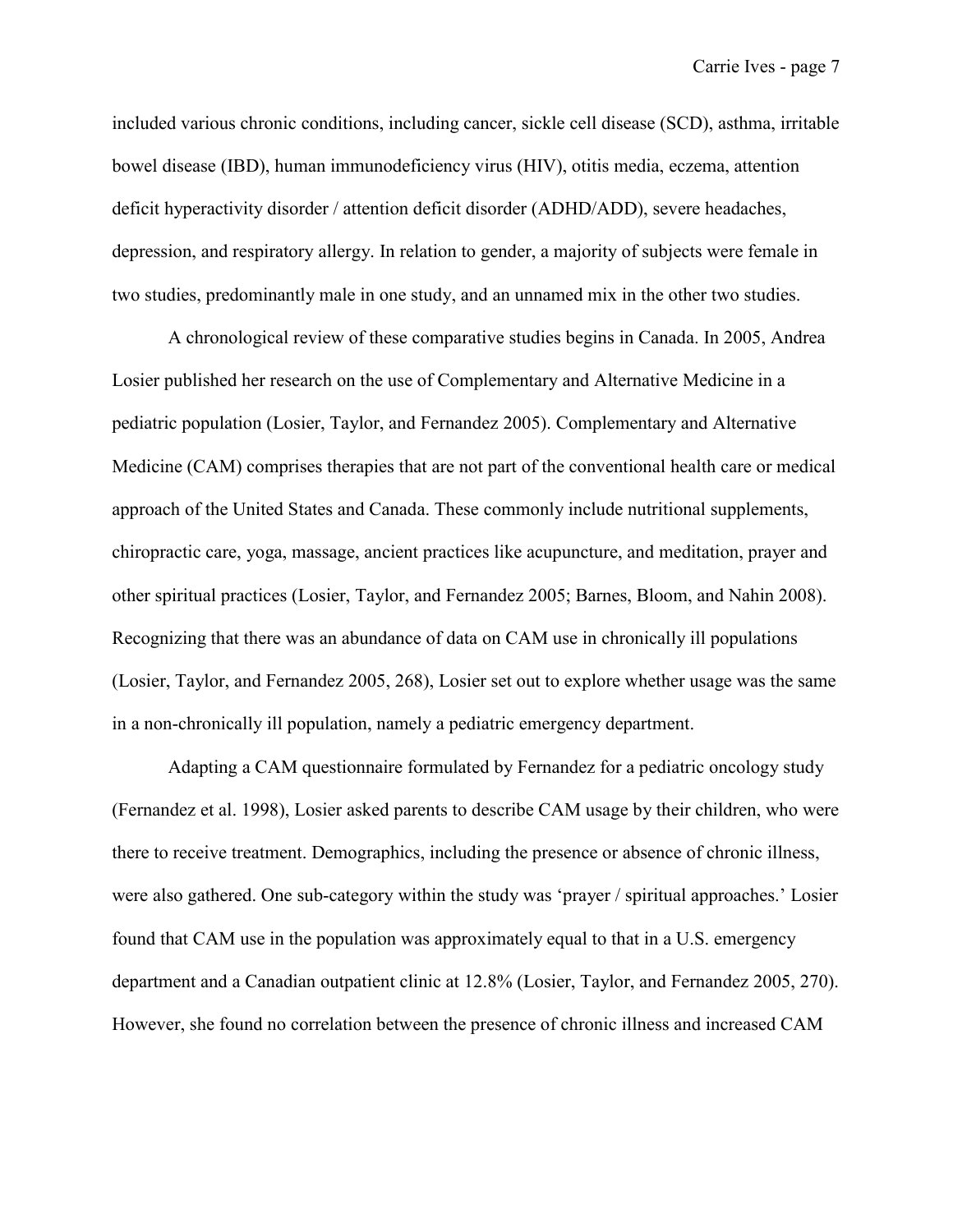use. No data was provided regarding any link between the specific measure of prayer / spiritual approaches and chronic illness.

Sian Cotton was next to pursue the question in 2009 [\(Cotton et al. 2009\).](https://paperpile.com/c/97wbJC/iBuE) She chose the Spiritual Well-Being Scale (SWBS), shortening it and adapting it for a more diverse population by expanding the definition of God to "God, Higher Power, or other spiritual being" (487). The SWBS includes two subscales, religious well-being and existential well-being, under the overall header of spiritual well-being. Cotton noted the reliability and validity of the full scale and that the measure has been used widely, including with adolescents (487). Focusing on the experience of adolescents with IBD, her results were nuanced. Existential well-being and religious wellbeing were equal between the subjects with IBD and those without. She noted a positive relationship between spiritual well-being and mental health as well as an inverse relationship between religious well-being and depressive symptoms. These held true in both the ill and healthy populations. However, chronic illness did have a role to play. In subjects where IBD was present, the strength of the relationships between well-being and mental health was more robust. IBD was providing a moderator effect; it wasn't changing the relationship or the outcome, but it was strengthening it.

Concurrent with Cotton's research was a similar inquiry by Daniel Rubin [\(Rubin](https://paperpile.com/c/97wbJC/mv9v) et al. [2009\).](https://paperpile.com/c/97wbJC/mv9v) Rubin formed a study using the SWBS as well as a similar measure, the Spiritual Involvement and Beliefs Scale (SIBS). As a major difference from Cotton, Rubin's primary goal of the study was to assess the applicability and validity of these two tools in the adolescent population, before using them to try to gather data. Rubin had one more piece to his study: he decided to include a short consumer satisfaction survey. In addition to asking whether the SWBS and SIBS were easy to understand, the survey asked if participants thought the questionnaires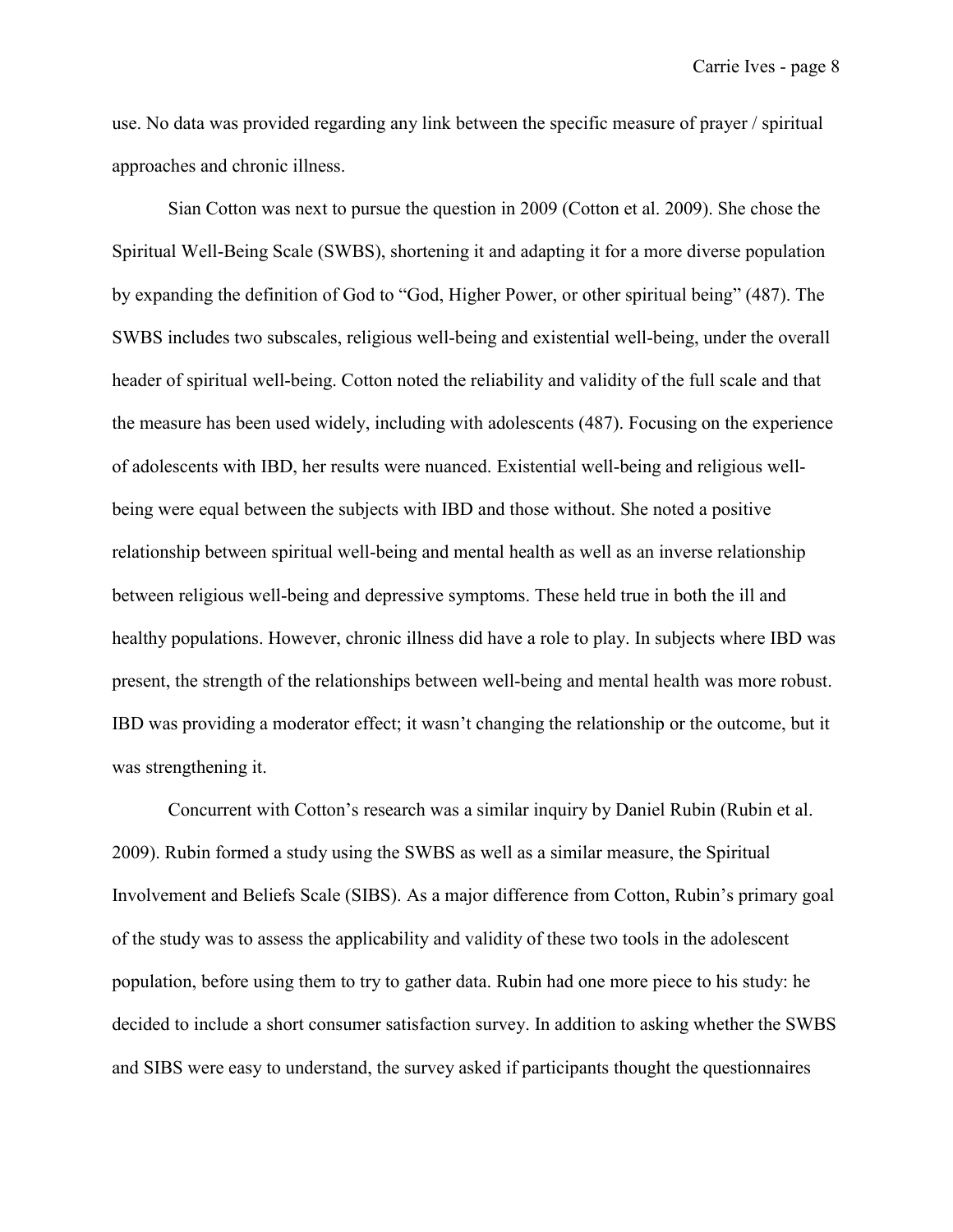were an effective means of measuring their spirituality. This small but brave addition would prove to be perhaps the most important piece of the work.

Rubin worked with a population of adolescents with cancer or SCD, giving both assessments and the survey to patients and to their parents. He found no differences between the spirituality of healthy and chronically ill adolescents. It is possible that there really were no differences. However, he suggested a second theory. The consumer satisfaction results regarding the adequacy of the tools to measure spirituality were eye-opening. The rating of effectiveness given by adolescents was 42 percent and by parents, 53 percent. Fewer than half of the adolescent population felt that the questionnaires were useful measures of their spirituality (40). It was possible that the neutral results were due to inadequate scales for the population.

Karen Bernstein entered the story of comparisons of spirituality in 2013 with her exploration of the spirituality of HIV+ adolescents [\(Bernstein, D'Angelo, and Lyon 2013\).](https://paperpile.com/c/97wbJC/zWDk) Bernstein chose to use the Brief Multidimensional Measure of Religiousness/Spirituality (BMMRS), a 36 item survey. Bernstein, echoing Cotton, comments that the BMMRS "has been shown to have good internal consistency in adolescents and has been successfully used in other adolescent studies" (1256), but she does note that there are no adolescent norms available (1262). Her basic conclusion regarding comparisons is that "few differences emerged in the teens studied with and without HIV" (1253). In fact there were only three items out of 34 in which HIV+ youth were statistically higher than HIV- youth: "feel God's presence," "feel they were part of a larger force," and feel like "God has abandoned them" (1258).

In 2019, Claudia Wang joined the conversation with a completely different approach [\(Wang, Li, and Gaylord 2019\)](https://paperpile.com/c/97wbJC/xhlL) and produced the strongest positive result of this review. Wang used the data from the 2017 National Health Interview Survey, a survey conducted by the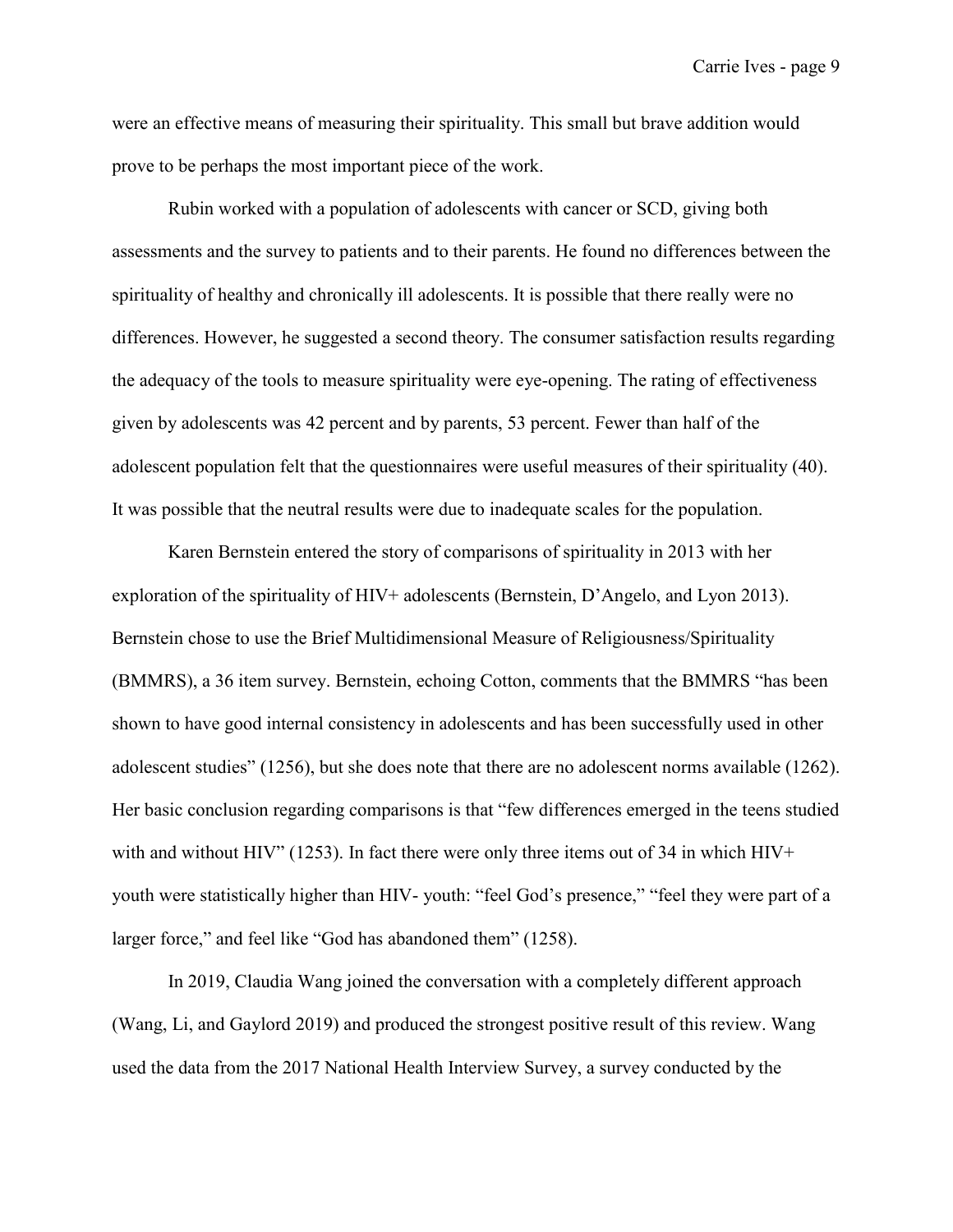Centers for Disease Control (CDC) and the National Center for Health Statistics (NCHS). From this data, Wang was able to analyze data from 6,925 children aged 4-17 (272), by far the largest sample size in this review. She broke down the concept of 'medical conditions and symptoms' based on the survey options; thus the categories were 'frequent or severe headaches (including migraines),' 'depression,' 'ADHD/ADD,' 'asthma,' and 'respiratory allergy,' in addition to 'regularly taking prescription medication in the last 3 months,' which was grouped with questions about access to medical care (274). She chose to focus specifically on meditation, which is a mind-body form of spiritual practice. For her study, she used the categories of 'any meditation use,' 'mindfulness meditation,' 'mantra meditation,' 'spiritual meditation,' and 'meditation used as part of yoga, tai chi, or qigong' (272).

Comparing the use of meditation among children and youth with and without chronic illness, she found some positive correlations. Results included that the use of any meditation was higher in youth who had regularly taken prescription medication as well as in children with headaches or depression. In addition, mindfulness meditation and any meditation use were higher in children with respiratory allergy or ADHD/ADD. There was no correlation between asthma and any form of meditation use (274). None of the medical conditions were associated with spiritual meditation use. As the one relevant negative relationship, youth who took prescription medication were less likely to use mantra meditation (274). After adjusted regression modeling, Wang found that "children with chronic medical conditions/symptoms were more likely to use mantra meditation and mindfulness meditation than those without these medical conditions" (275). This was the highest state of correlation between chronic illness and spirituality of any of the reviewed articles.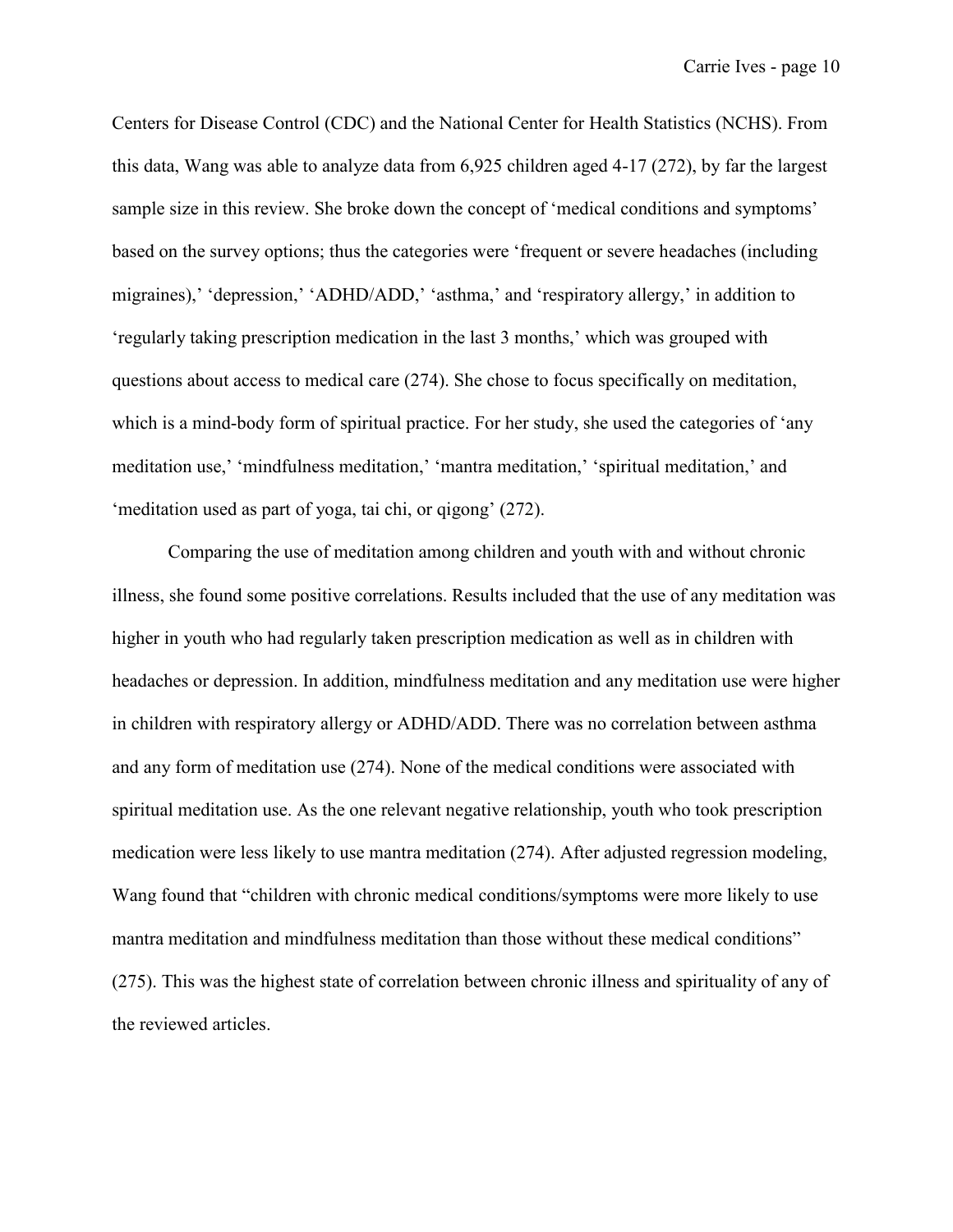#### **Discussion**

On the surface, the results of this review look inconclusive at best. There was a moderation effect [\(Cotton et al. 2009\),](https://paperpile.com/c/97wbJC/iBuE) a positive connection on three out of 34 measures [\(Bernstein, D'Angelo, and Lyon 2013\),](https://paperpile.com/c/97wbJC/zWDk) and an increase in two kinds of meditation but not a third [\(Wang, Li, and Gaylord 2019\).](https://paperpile.com/c/97wbJC/xhlL) No correlation was found between the use of CAM with chronic illness [\(Losier, Taylor, and Fernandez 2005\);](https://paperpile.com/c/97wbJC/Ebuw) no differences were found between the spirituality of chronically ill and healthy adolescents [\(Rubin et al. 2009\);](https://paperpile.com/c/97wbJC/mv9v) and there were no differences in meditation use for children with asthma. There was an inverse correlation between prescription medicine use and mantra meditation [\(Wang, Li, and Gaylord 2019\).](https://paperpile.com/c/97wbJC/xhlL) It would appear that any increase in spirituality among chronically ill youth compared to their healthy peers is minimal.

A slightly different story emerges when the assessment tools are evaluated. The Spiritual Well-Being Scale (SWBS) was used by Cotton [\(Cotton et al. 2009\)](https://paperpile.com/c/97wbJC/iBuE) and Rubin [\(Rubin et al.](https://paperpile.com/c/97wbJC/mv9v)  [2009\),](https://paperpile.com/c/97wbJC/mv9v) at which time Rubin showed that both adolescents and their parents felt that it was a mediocre tool for the evaluation of spirituality (40). In describing the assessment tool, Rubin noted that "although the SWBS has been used in several hundred studies with adults and shows high internal consistency, validity, and test-retest reliability, the instrument has been criticized for being too narrow in scope because of its Judeo-Christian religious perspective and its focus on spiritual beliefs rather than on behaviors" [\(Hatch et al. 1998; Rubin et al. 2009, 38\).](https://paperpile.com/c/97wbJC/ihAw+mv9v/?locator=,38) His second assessment tool, the Spiritual Involvement and Beliefs Scale (SIBS), was said to be broader than SWBS and "based on principles shared by multiple spiritual approaches and attempts to use less culturally or religiously biased language. It also includes both beliefs and behaviors" (38). Specific to the point of this paper, Rubin also said "no instrument has been developed and validated to measure [spiritual coping mechanisms and treatments or religiosity]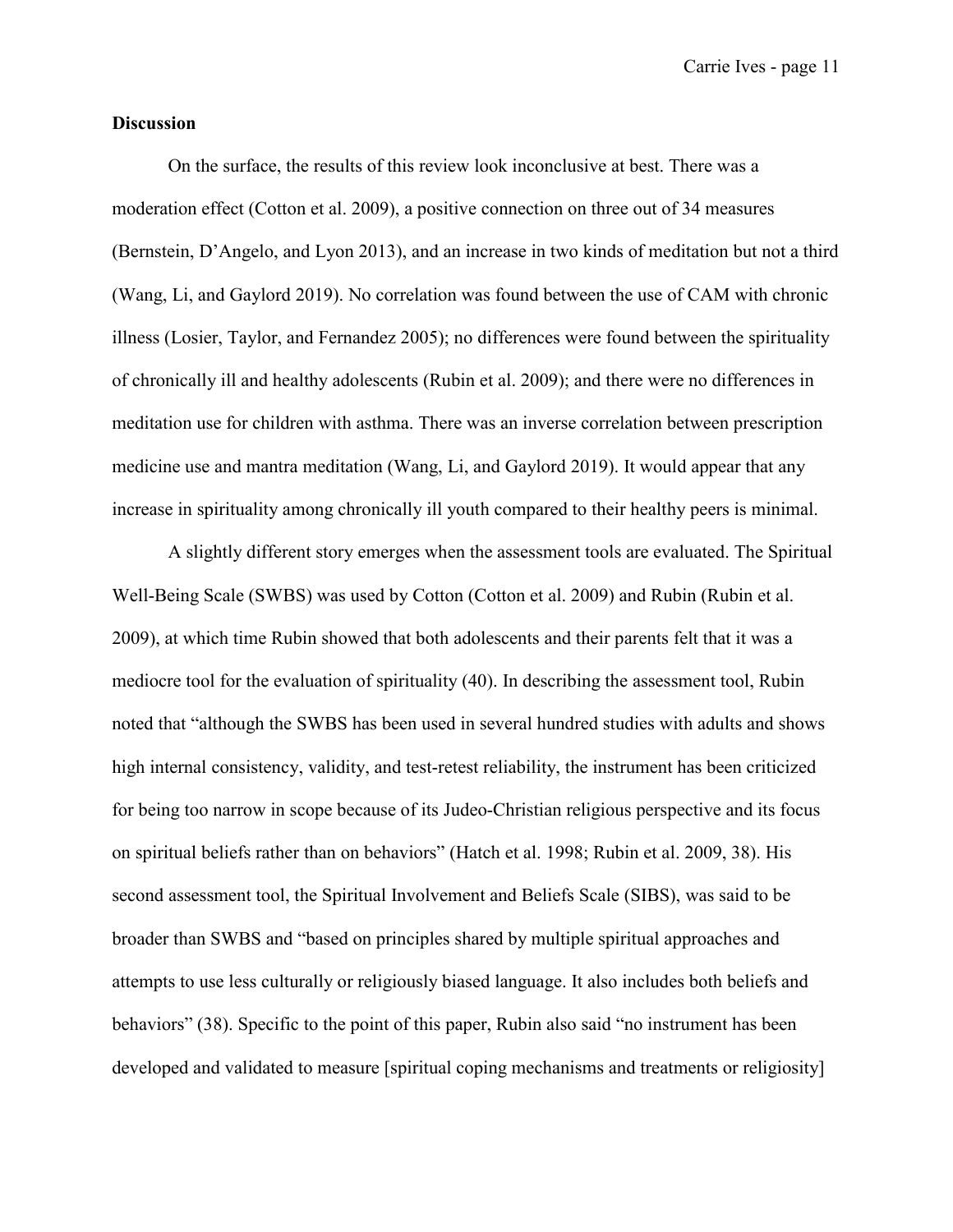in subjects less than 18 years of age" (38).

Cotton had been aware that the SWBS had not been adapted or specially verified in adolescents, however she noted "the reliability and validity of the full scale are well established, and the measure has been used widely in various samples, including adolescents" [\(Cotton et al.](https://paperpile.com/c/97wbJC/iBuE)  [2009\).](https://paperpile.com/c/97wbJC/iBuE) About her use of the BMMRS, Bernstein said something almost identical [\(Bernstein,](https://paperpile.com/c/97wbJC/zWDk)  [D'Angelo, and Lyon 2013\).](https://paperpile.com/c/97wbJC/zWDk) While recognizing the lack of adolescent-specific validation, they both used the measures designed for adults.

In 2009, Cotton wondered if chronically ill adolescents might have differences from their healthy peers in other dimensions of spirituality that were not captured in her study [\(Cotton et al.](https://paperpile.com/c/97wbJC/iBuE/?locator=491)  [2009, 491\).](https://paperpile.com/c/97wbJC/iBuE/?locator=491) This is the direction that seems most salient. The response by both adolescent and parent subjects to Rubin's consumer satisfaction survey [\(Rubin et al. 2009\)](https://paperpile.com/c/97wbJC/mv9v) indicates that assessments not specifically created or at least adjusted for an adolescent population are not reliable. The research done by Cotton, Rubin, and Bernstein [\(Cotton et al. 2009; Rubin et al.](https://paperpile.com/c/97wbJC/iBuE+mv9v+zWDk)  [2009; Bernstein, D'Angelo, and Lyon 2013\)](https://paperpile.com/c/97wbJC/iBuE+mv9v+zWDk) add to the field of research, particularly in terms of how adolescents practice and experience spirituality. However, their results are suspect due to the insufficiency of any adult measure to capture the fullness of adolescent spirituality without adjustment or external validation.

Losier, in contrast, did use an assessment tool that had been created for a pediatric population [\(Fernandez et al. 1998; Losier, Taylor, and Fernandez 2005\).](https://paperpile.com/c/97wbJC/KttG+Ebuw) She compared overall CAM use by patients with and without chronic illness, but - unfortunately for this review - she did not analyze any connection specifically with prayer / spiritual approaches [\(Losier, Taylor,](https://paperpile.com/c/97wbJC/Ebuw/?locator=269-70)  [and Fernandez 2005, 269–70\).](https://paperpile.com/c/97wbJC/Ebuw/?locator=269-70) As this subcategory of CAM was used by 19.7 percent of the caregivers for their children, the second largest percent after homeopathy (269), there is still a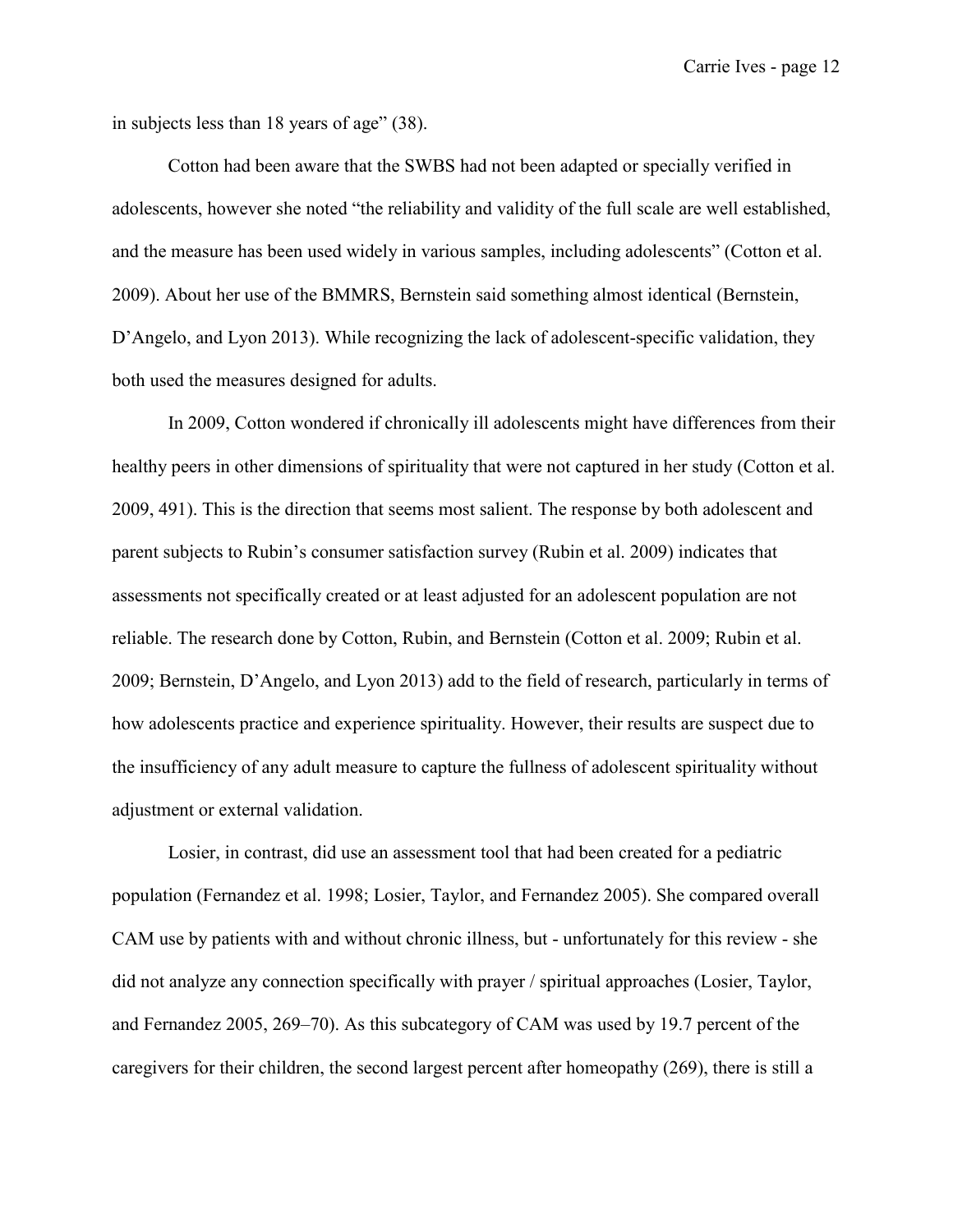possibility that a correlation exists in her data between prayer / spiritual approaches and chronic illness.

Wang's study, analyzing the results of a pool of data, thus produced the most reliable comparison research available out of this set [\(Wang, Li, and Gaylord 2019\).](https://paperpile.com/c/97wbJC/xhlL) There was no patient assessment nor existential or religious questions, just a report of behavior. Still the results were nuanced. There was not an absolute increase of all spiritual measures (all meditation use) associated with all medical conditions; asthma was an outlier. Spiritual meditation was also an outlier. Nevertheless, the conclusion stood that children with medical conditions/symptoms were more likely to use mantra and mindfulness meditation (276).

Studies have been conducted to externally validate spirituality assessment tools in adolescents. Dora Clayton-Jones put forth an article describing the use of the Spiritual Development Framework (SDF) in a study on adolescents [\(Clayton-Jones et al. 2019\).](https://paperpile.com/c/97wbJC/iXMi) The questions in the SDF are asked in an open-ended question style as part of an interview format, then the answers are coded for analysis. Not only was the SDF originally created for use in adolescents, but Clayton-Jones put forth extra effort to make sure the tool was appropriate for those who indicated no religious beliefs. In a similar move to Rubin [\(Rubin et al. 2009\),](https://paperpile.com/c/97wbJC/mv9v) Clayton-Jones also asked adolescents to give their feedback on the interview guides and process. Some of the adjustments made in response to their suggestions were changing the wording of one question, providing a stress ball during the interviews, and holding the interviews in a room with a window [\(Clayton-Jones et al. 2019\).](https://paperpile.com/c/97wbJC/iXMi)

Willyane Andrade de Alvarenga went a number of steps further in her treatment of another spiritual measurement tool in Brazil [\(W. A. de Alvarenga et al. 2019\).](https://paperpile.com/c/97wbJC/rZL1) The 12-item Functional Assessment of Chronic Illness Therapy-Spiritual Well-being Scale (FACIT-Sp-12) is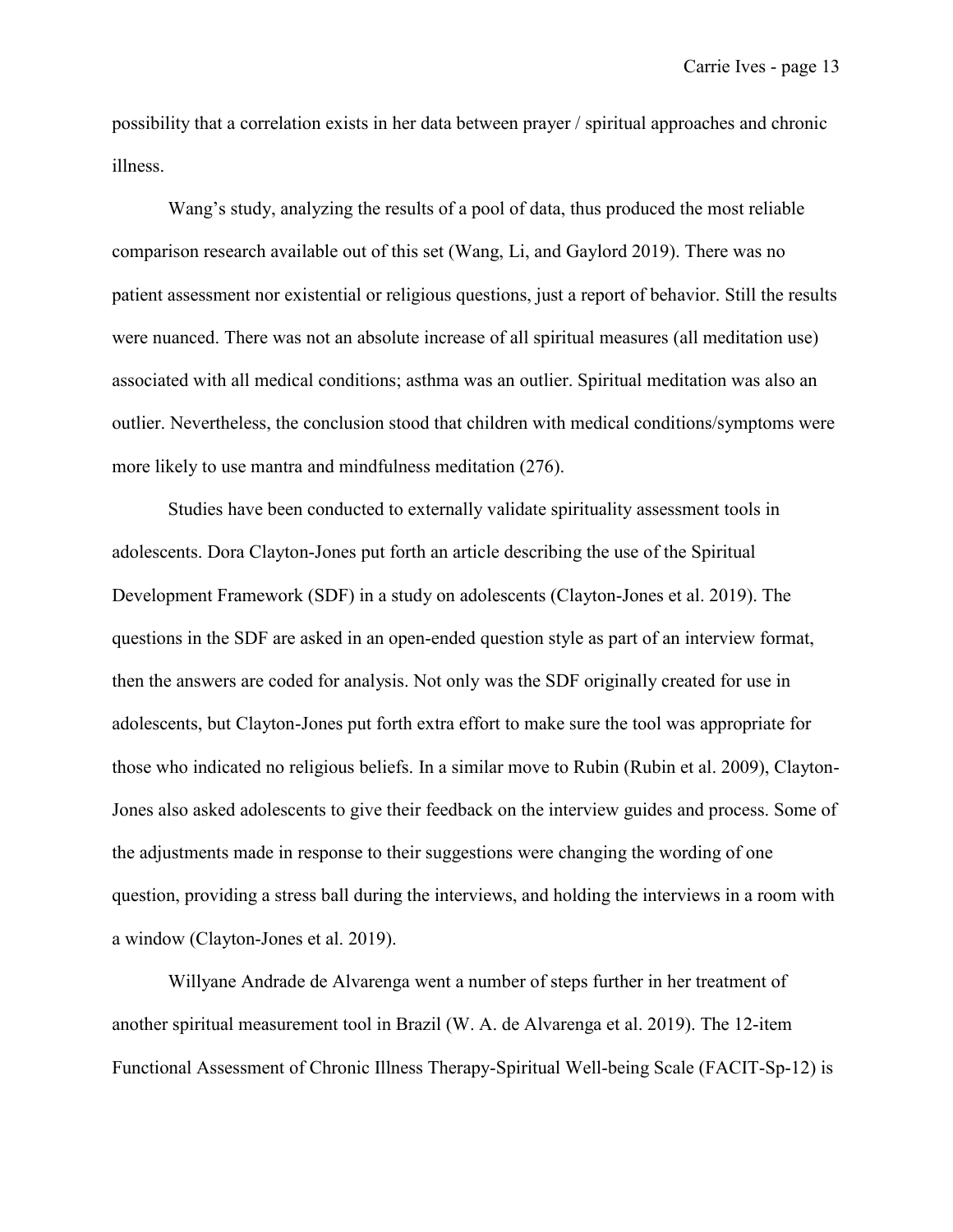well-known for use in adults for taking a broad view of spirituality not based on specific religious beliefs and practices (2220). It has been translated into at least 27 languages and validated in multiple countries and religious contexts [\(W. A. de Alvarenga et al. 2019; Peterman](https://paperpile.com/c/97wbJC/rZL1+yAuO+S9PP+EQj5+04Yb+F4eE+t54k)  [et al. 2002; Morita et al. 2004; Lazenby et al. 2013; Jafari et al. 2013; Fradelos et al. 2016; Agli,](https://paperpile.com/c/97wbJC/rZL1+yAuO+S9PP+EQj5+04Yb+F4eE+t54k)  [Bailly, and Ferrand 2017\).](https://paperpile.com/c/97wbJC/rZL1+yAuO+S9PP+EQj5+04Yb+F4eE+t54k) Alvarenga started with the Portuguese version of the FACIT-Sp-12, which was already validated for Brazilian adults. The measure was brought through a seven-step process, including creating a parallel caregiver-observer measurement; assessment by a panel of experts; and a test round of answering by a sample group of adolescents (carefully distributed in gender, age, and illness) and their caregivers. Five items out of 12 were modified in both the adolescent and caregiver self-reports (2225). The adolescents were asked their opinion, as they were by Rubin and Clayton-Jones. The scale was considered good, relevant, and comprehensive by both youth and parents, and the majority did not want to change or add anything to it (2226). However one more item was adjusted at this phase of the process, changing the phrase "peace of mind" to "inner peace" (2226). Considering that half of the questions were adjusted during this lengthy process, the necessity of adjusting or designing assessments to meet the contextual and developmental levels of adolescents seems clear.

Youth with chronic illness use spirituality more than their healthy peers - and the nuance is difficult to parse. Mindfulness and mantra meditation use is greater, but spiritual meditation use is equal [\(Wang, Li, and Gaylord 2019\).](https://paperpile.com/c/97wbJC/xhlL) A 'feeling of God's presence' is greater, but the sense of 'feeling close to God' is equal [\(Bernstein, D'Angelo, and Lyon 2013\).](https://paperpile.com/c/97wbJC/zWDk) In the emergency room, there apparently is no difference between the use of spirituality (as an aspect of CAM) for chronically ill youth compared to healthy youth [\(Losier, Taylor, and Fernandez 2005\).](https://paperpile.com/c/97wbJC/Ebuw)

Perhaps this nuance is due to the intensely personal experience of spirituality. Even how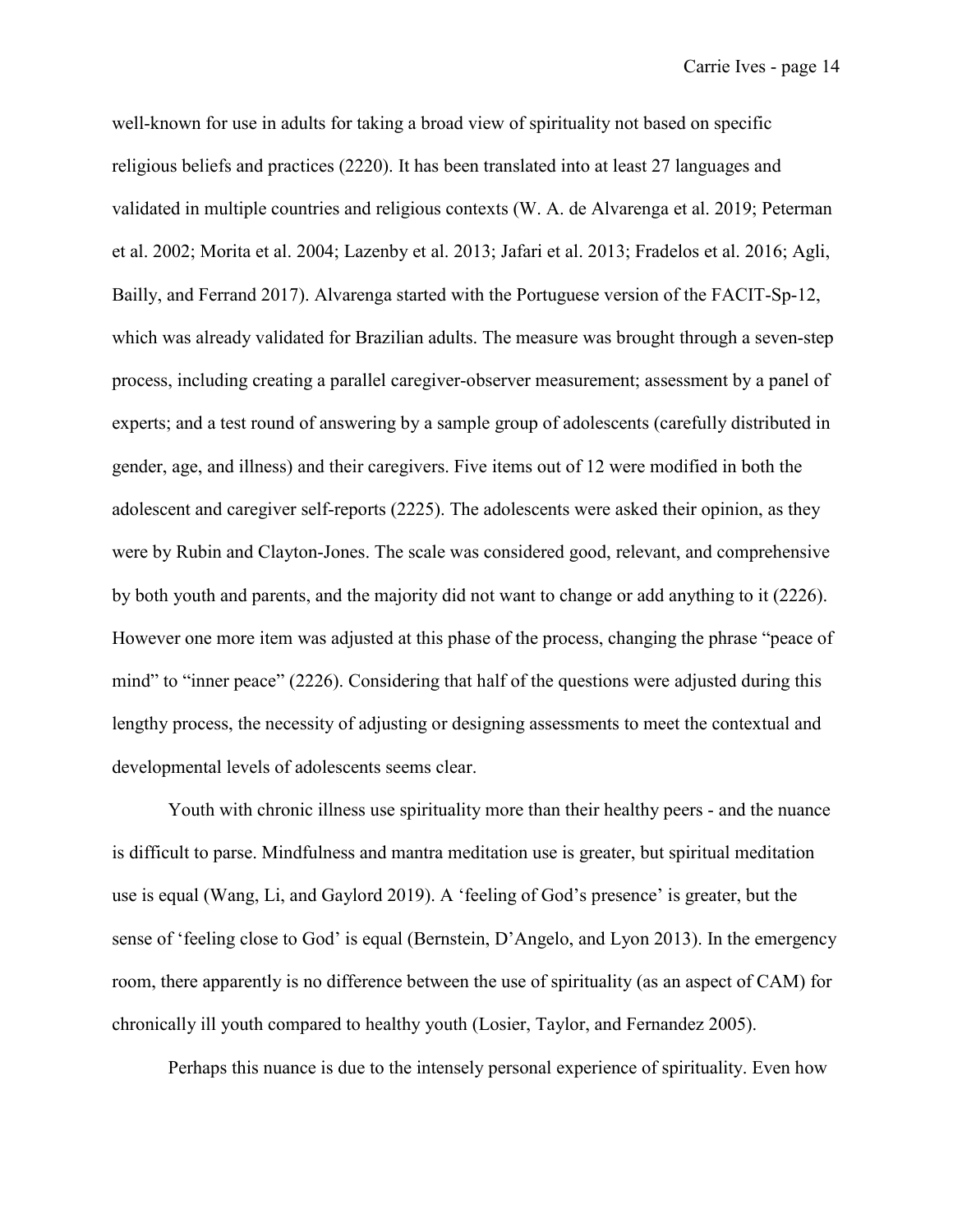one understands the language of spirituality can vary from person to person. As the demographic of children and youth become less formally religious and less likely to use the more traditional language of spirituality, and as the population in the United States becomes increasingly diverse, it is important for researchers to adapt assessment tools to match the needs of the population. Only in this way will the data gathered be accurate. Tools like the FACIT-Sp and SDF, with their joint emphasis on a broad and multicultural definition of spirituality, will be critical.

This review is limited in its breadth. There are a small number of studies specifically looking at the comparison of healthy and chronically ill youth and their experiences with spirituality. Many of these studies were done in an urban medical setting and with assessments that were not specialized or adapted for adolescents. Although comparisons with various cultures and religions would be helpful with these questions, only articles in English have been reviewed. Most studies were geographically narrow and sometimes demographically narrow, allowing for the potential for each study to have biased results.

Although other reviews of the spirituality of youth with chronic illness have been performed [\(Bakker, van Leeuwen, and Roodbol 2018\),](https://paperpile.com/c/97wbJC/IW1f) the perspective of this paper is unique in its focus on the comparison to healthy peers and the key role played in the choice of assessment tools. This work serves to encourage other researchers to be intentional and careful in matching their assessment measures to their study population.

Further implication awaits clearer results. Accurately measuring a comparison between the spirituality of chronically ill and healthy youth is the first step toward a similar correlation of spiritual development. There has been speculation in the literature that childhood chronic illness can impact spiritual development. This theorizing has gone in both directions: either the difficulty of the illness has stunted development (as it can for physical or psychosocial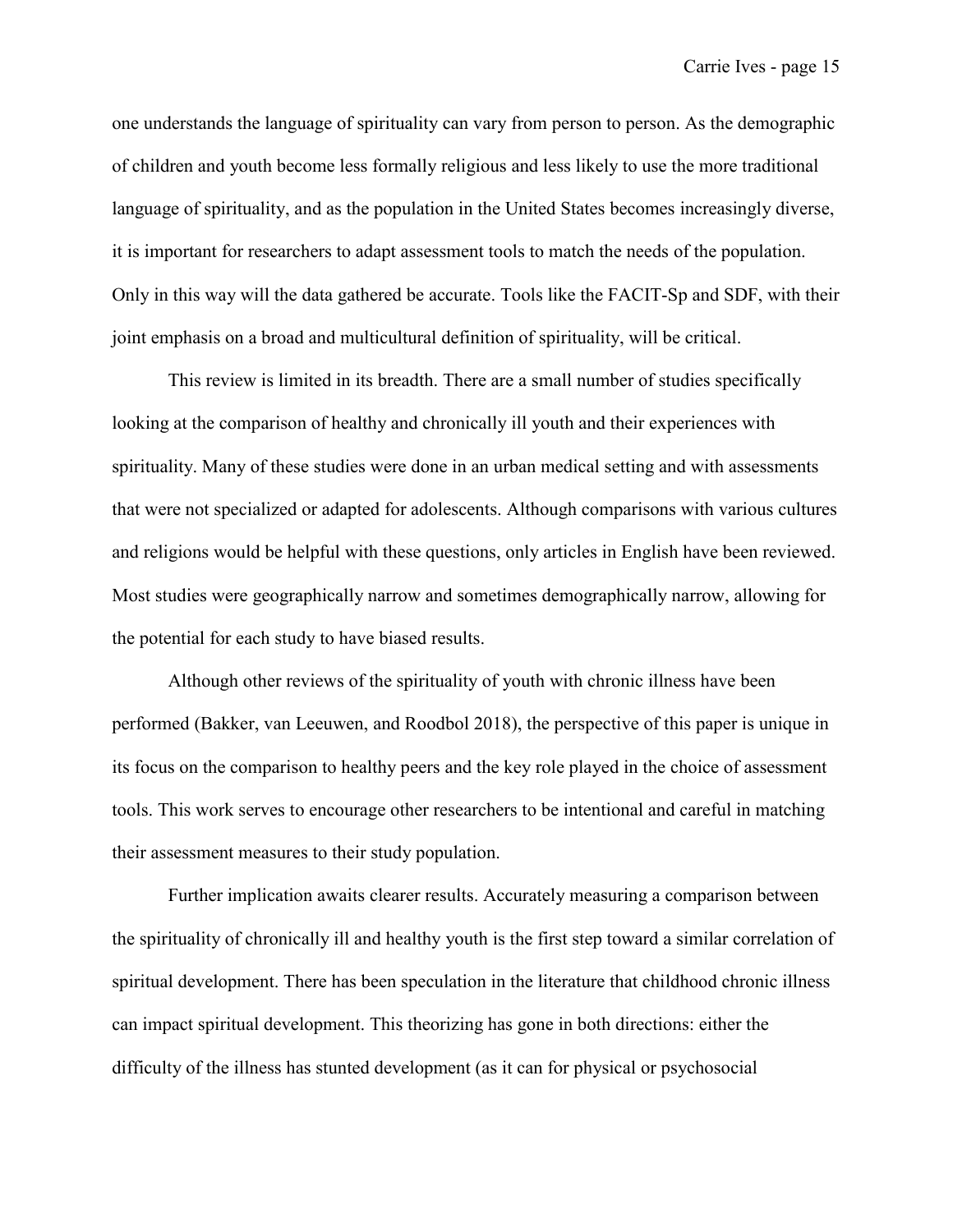development) [\(Neuman 2011; Weaver and Wratchford 2017\)](https://paperpile.com/c/97wbJC/RVdx+j6Sa) or it facilitates faster spiritual growth [witness the experiences of Saint Thérѐse of Lisieux [\(Gaucher 1993\),](https://paperpile.com/c/97wbJC/RPm6) Saint Bonaventure [\("Saint Bonaventure" n.d.\),](https://paperpile.com/c/97wbJC/u6NB) and Saint Padre Pio [\(Catholic Online n.d.\)](https://paperpile.com/c/97wbJC/VsGN) who were all ill as children].

In addition, a child's experience with religious authority figures can contribute to their perceptions of religion later in life. Sixty percent of those who left their childhood religion say that they no longer believe in the teachings of the religion, and 62% left their childhood religion before the age of 18 [\(Jones et al. 2016\).](https://paperpile.com/c/97wbJC/AK7X) Based on these statistics, aside from the individual dimension of overall health, it seems that organized religion has the most to lose if spiritual development in youth is not well-assessed.

A chronically ill parishioner is often the recipient of pastoral care and counseling within a religious community. The response an ill child or adolescent receives to their spiritual questions can impact their sense of belonging and relationship within that community. Future research provided to the pastoral team on any developmental differences within the chronic illness community could be impactful. The care provider would be better equipped for a conversation matched to the child's level of development, whether stunted or advanced. This, in turn, would provide space for a more positive interaction, potentially leading to greater retention within the membership of the community. The converse of this could also be argued. If spiritually precocious youth are dismissed, they could disaffiliate in higher numbers. In this case, the organization risks the spiritual equivalent of "brain-drain:" the highly spiritual youth get pushed out, and the ones that remain are those that are spiritually developmentally stagnant. This would lead to the spiritually stagnant leading the organization and teaching the younger generations, exponentially increasing this effect.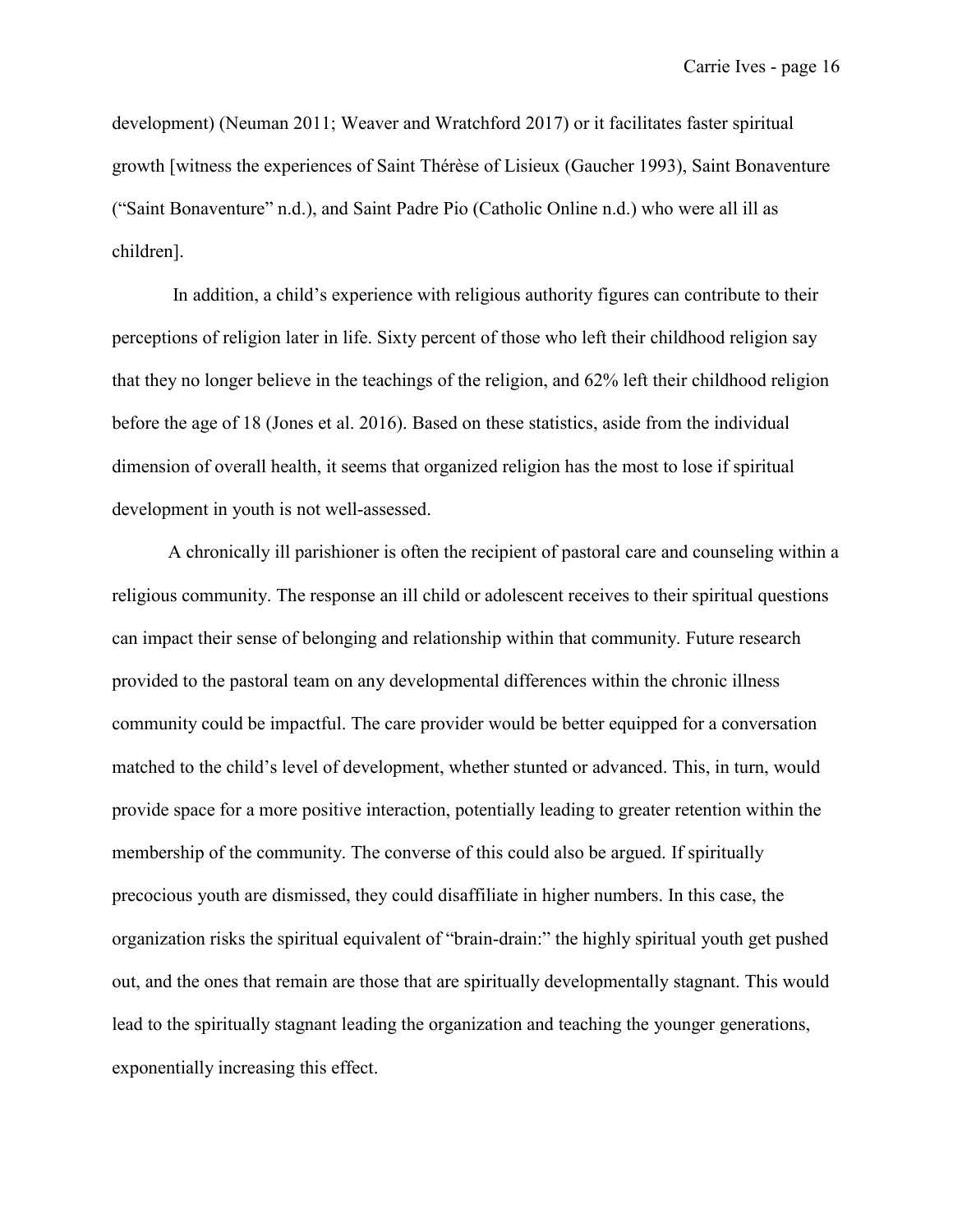Further research is needed to evaluate the spirituality of youth with chronic illness in comparison with their healthy peers. Validation of spiritual assessment measures in adolescents is critical; asking adolescents to evaluate measures used for their own age group will improve confidence in the results. Scales which use broad terms of spirituality to be applicable across cultures are encouraged. Combining the use of qualitative and quantitative assessment scales (the SDF and FACIT-Sp, for example) in the same study would be helpful both for cross-validation and depth of information. A national or international study using a broad range of healthy and chronically ill participants with a variety of medical conditions, balanced demographics (race, gender, socioeconomic status, etc), and variable spiritual and religious background and affiliations could be extremely valuable for exploring the nuances in this field.

#### **Conclusion**

There is limited and nuanced data to suggest that youth with chronic illness are more spiritual than their healthy peers. More research is needed to confirm this connection. Using spiritual assessment tools that are externally validated for use with adolescent populations, including by young people, will be critical for reliability and confidence in future research. Accurate measurement of comparisons of spirituality in chronically ill youth can lead to improved overall health and well-being and has implications for their involvement with organized religion.

#### **References**

["About Chronic Diseases." 2021. April 28, 2021.](http://paperpile.com/b/97wbJC/sU1F)  [https://www.cdc.gov/chronicdisease/about/index.htm.](https://www.cdc.gov/chronicdisease/about/index.htm)

[Agli, Océane, Nathalie Bailly, and Claude Ferrand. 2017. "Validation of the Functional](http://paperpile.com/b/97wbJC/t54k)  [Assessment of Chronic Illness Therapy—Spiritual Well-Being \(FACIT-Sp12\) on French](http://paperpile.com/b/97wbJC/t54k)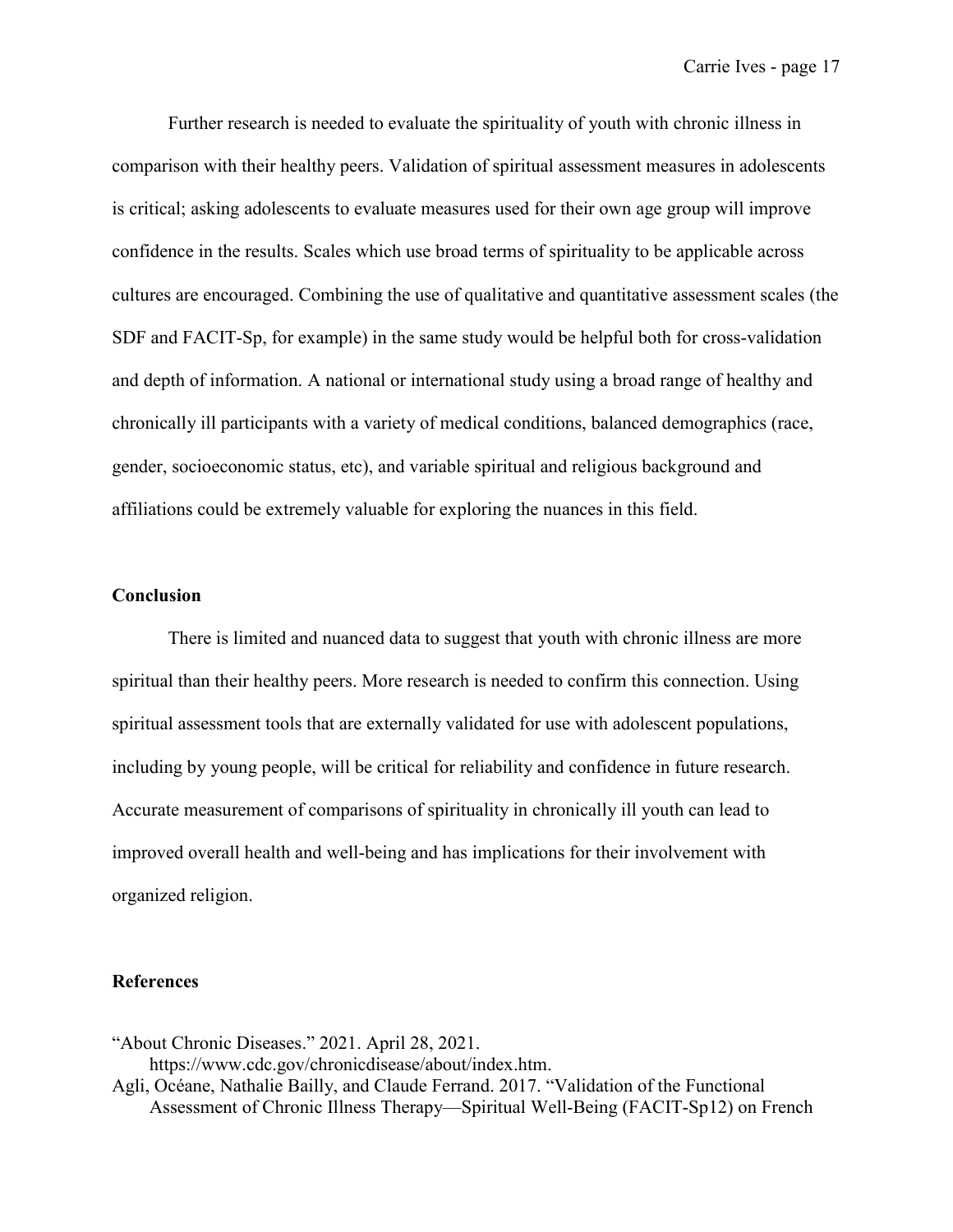[Old People."](http://paperpile.com/b/97wbJC/t54k) *[Journal of Religion and Health](http://paperpile.com/b/97wbJC/t54k)*[. https://doi.org/10.1007/s10943-016-0220-0.](http://paperpile.com/b/97wbJC/t54k)

- [Alijani Renani, Houshang, Fatemeh Hajinejad, Esmaeil Idani, and Maryam Ravanipour. 2014.](http://paperpile.com/b/97wbJC/DWEq)  ["Children with Asthma and Their Families' Viewpoints on Spiritual and Psychological](http://paperpile.com/b/97wbJC/DWEq)  [Resources in Adaptation with the Disease."](http://paperpile.com/b/97wbJC/DWEq) *[Journal of Religion and Health](http://paperpile.com/b/97wbJC/DWEq)* [53 \(4\): 1176–](http://paperpile.com/b/97wbJC/DWEq) [89.](http://paperpile.com/b/97wbJC/DWEq)
- [Alvarenga, Willyane Andrade de, Lucila Castanheira Nascimento, Claudia Benedita Dos Santos,](http://paperpile.com/b/97wbJC/rZL1)  [Ana Carolina Andrade Biaggi Leite, Holger Mühlan, Silke Schmidt, Monika Bullinger, et](http://paperpile.com/b/97wbJC/rZL1)  [al. 2019. "Measuring Spiritual Well-Being in Brazilian Adolescents with Chronic Illness](http://paperpile.com/b/97wbJC/rZL1)  [Using the FACIT-Sp-12: Age Adaptation of the Self-Report Version, Development of the](http://paperpile.com/b/97wbJC/rZL1)  [Parental-Report Version, and Validation."](http://paperpile.com/b/97wbJC/rZL1) *[Journal of Religion and Health](http://paperpile.com/b/97wbJC/rZL1)* [58 \(6\): 2219–40.](http://paperpile.com/b/97wbJC/rZL1)
- [Alvarenga, Willyane de Andrade, Júlia Rezende Machado, Ana Carolina Andrade Biaggi Leite,](http://paperpile.com/b/97wbJC/hFDy)  [Sílvia Caldeira, Margarida Vieira, Silvana Santiago da Rocha, and Lucila Castanheira](http://paperpile.com/b/97wbJC/hFDy)  [Nascimento. 2021. "Spiritual Needs of Brazilian Children and Adolescents with Chronic](http://paperpile.com/b/97wbJC/hFDy)  [Illnesses: A Thematic Analysis."](http://paperpile.com/b/97wbJC/hFDy) *[Journal of Pediatric Nursing](http://paperpile.com/b/97wbJC/hFDy)* [60 \(September\): e39–45.](http://paperpile.com/b/97wbJC/hFDy)
- [Atobrah, D. 2012. "When Darkness Falls at Mid-Day: Young Patients' Perceptions and](http://paperpile.com/b/97wbJC/bqAz)  [Meanings of Chronic Illness and Their Implications for Medical Care."](http://paperpile.com/b/97wbJC/bqAz) *[Ghana Medical](http://paperpile.com/b/97wbJC/bqAz)  [Journal](http://paperpile.com/b/97wbJC/bqAz)* [46 \(2 Suppl\): 46–53.](http://paperpile.com/b/97wbJC/bqAz)
- [Bakker, A. Damsma, R. R. van Leeuwen, and P. F. Roodbol. 2018. "The Spirituality of Children](http://paperpile.com/b/97wbJC/IW1f)  [with Chronic Conditions: A Qualitative Meta-Synthesis](http://paperpile.com/b/97wbJC/IW1f)☆." *[Journal of Pediatric Nursing](http://paperpile.com/b/97wbJC/IW1f)* [43: e106–13.](http://paperpile.com/b/97wbJC/IW1f)
- [Barnes, Patricia M., Barbara Bloom, and Richard L. Nahin. 2008. "Complementary and](http://paperpile.com/b/97wbJC/2b9q)  [Alternative Medicine Use among Adults and Children: United States, 2007."](http://paperpile.com/b/97wbJC/2b9q) *[National](http://paperpile.com/b/97wbJC/2b9q)  [Health Statistics Reports](http://paperpile.com/b/97wbJC/2b9q)*[, no. 12 \(December\): 1–23.](http://paperpile.com/b/97wbJC/2b9q)
- [Bernstein, Karen, Lawrence J. D'Angelo, and Maureen E. Lyon. 2013. "An Exploratory Study of](http://paperpile.com/b/97wbJC/zWDk)  [HIV+ Adolescents' Spirituality: Will You Pray with Me?"](http://paperpile.com/b/97wbJC/zWDk) *[Journal of Religion and Health](http://paperpile.com/b/97wbJC/zWDk)* [52 \(4\): 1253–66.](http://paperpile.com/b/97wbJC/zWDk)
- Catholic Online. n.d. "St. Padre Pio Saints & Angels [Catholic Online." Accessed November](http://paperpile.com/b/97wbJC/VsGN)  [19, 2021.](http://paperpile.com/b/97wbJC/VsGN) [https://www.catholic.org/saints/saint.php?saint\\_id=311.](https://www.catholic.org/saints/saint.php?saint_id=311)
- [Clayton-Jones, Dora, Kristin A. Haglund, Jame Schaefer, Harold G. Koenig, and Safiya George](http://paperpile.com/b/97wbJC/iXMi)  [Dalmida. 2019. "Use of the Spiritual Development Framework in Conducting Spirituality](http://paperpile.com/b/97wbJC/iXMi)  [and Health Research with Adolescents."](http://paperpile.com/b/97wbJC/iXMi) *[Journal of Religion and Health](http://paperpile.com/b/97wbJC/iXMi)* [58 \(4\): 1259–71.](http://paperpile.com/b/97wbJC/iXMi)
- [Clayton-Jones, Dora, Kristin Haglund, Ruth Ann Belknap, Jame Schaefer, and Alexis A.](http://paperpile.com/b/97wbJC/moYY)  [Thompson. 2016. "Spirituality and Religiosity in Adolescents Living With Sickle Cell](http://paperpile.com/b/97wbJC/moYY)  [Disease."](http://paperpile.com/b/97wbJC/moYY) *[Western Journal of Nursing Research](http://paperpile.com/b/97wbJC/moYY)* [38 \(6\): 686–703.](http://paperpile.com/b/97wbJC/moYY)
- [Cotton, Sian, Ian Kudel, Yvonne Humenay Roberts, Harini Pallerla, Joel Tsevat, Paul Succop,](http://paperpile.com/b/97wbJC/iBuE)  [and Michael S. Yi. 2009. "Spiritual Well-Being and Mental Health Outcomes in](http://paperpile.com/b/97wbJC/iBuE)  [Adolescents with or without Inflammatory Bowel Disease."](http://paperpile.com/b/97wbJC/iBuE) *[The Journal of Adolescent](http://paperpile.com/b/97wbJC/iBuE)  [Health: Official Publication of the Society for Adolescent Medicine](http://paperpile.com/b/97wbJC/iBuE)* [44 \(5\): 485–92.](http://paperpile.com/b/97wbJC/iBuE)
- [Cotton, Sian, Jerren C. Weekes, Meghan E. McGrady, Susan L. Rosenthal, Michael S. Yi,](http://paperpile.com/b/97wbJC/D2Sm)  [Kenneth Pargament, Paul Succop, Yvonne Humenay Roberts, and Joel Tsevat. 2012.](http://paperpile.com/b/97wbJC/D2Sm)  ["Spirituality and Religiosity in Urban Adolescents with Asthma."](http://paperpile.com/b/97wbJC/D2Sm) *[Journal of Religion and](http://paperpile.com/b/97wbJC/D2Sm)  [Health](http://paperpile.com/b/97wbJC/D2Sm)* [51 \(1\): 118–31.](http://paperpile.com/b/97wbJC/D2Sm)
- [Fernandez, C. V., C. A. Stutzer, L. MacWilliam, and C. Fryer. 1998. "Alternative and](http://paperpile.com/b/97wbJC/KttG)  [Complementary Therapy Use in Pediatric Oncology Patients in British Columbia:](http://paperpile.com/b/97wbJC/KttG)  [Prevalence and Reasons for Use and Nonuse."](http://paperpile.com/b/97wbJC/KttG) *[Journal of Clinical Oncology: Official](http://paperpile.com/b/97wbJC/KttG)  [Journal of the American Society of Clinical Oncology](http://paperpile.com/b/97wbJC/KttG)* [16 \(4\): 1279–86.](http://paperpile.com/b/97wbJC/KttG)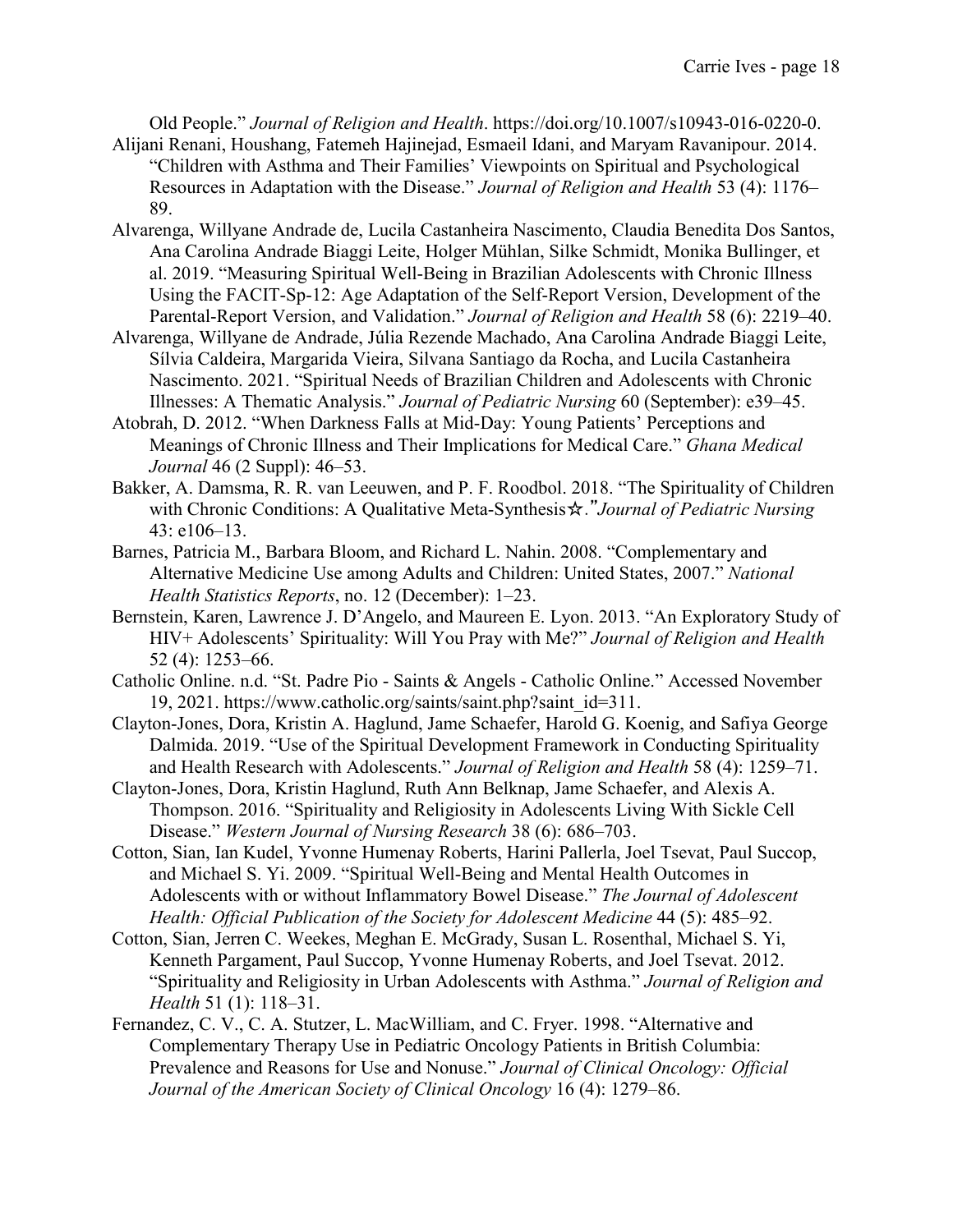[Fradelos, Evangelos, Foteini Tzavella, Evmorfia Koukia, Konstantinos Tsaras, Ioanna](http://paperpile.com/b/97wbJC/F4eE)  [Papathanasiou, Adamantia Aroni, Victoria Alikari, Maria Ralli, Jason Bredle, and And](http://paperpile.com/b/97wbJC/F4eE)  [Zyga. 2016. "The Translation, Validation and Cultural Adaptation of Functional](http://paperpile.com/b/97wbJC/F4eE)  Assessment of Chronic Illness Therapy - [Spiritual Well-Being 12 \(facit-sp12\) Scale in](http://paperpile.com/b/97wbJC/F4eE)  [Greek Language."](http://paperpile.com/b/97wbJC/F4eE) *[Materia Socio Medica](http://paperpile.com/b/97wbJC/F4eE)*[. https://doi.org/10.5455/msm.2016.28.229-234.](http://paperpile.com/b/97wbJC/F4eE)

[Gaucher, Guy. 1993.](http://paperpile.com/b/97wbJC/RPm6) *[Story of a Life: St. Therese of Lisieux](http://paperpile.com/b/97wbJC/RPm6)*[. Harper Collins.](http://paperpile.com/b/97wbJC/RPm6)

- [Grossoehme, Daniel H., Rhonda VanDyke, and Michael Seid. 2008. "Spirituality's Role in](http://paperpile.com/b/97wbJC/0rOe)  [Chronic Disease Self-Management: Sanctification of the Body in Families Dealing with](http://paperpile.com/b/97wbJC/0rOe)  [Cystic Fibrosis."](http://paperpile.com/b/97wbJC/0rOe) *[Journal of Health Care Chaplaincy](http://paperpile.com/b/97wbJC/0rOe)* [15 \(2\): 149–58.](http://paperpile.com/b/97wbJC/0rOe)
- [Hatch, Robert L., Mary Ann Burg, Debra S. Naberhaus, and Linda K. Hellmich. 1998. "The](http://paperpile.com/b/97wbJC/ihAw)  [Spiritual Involvement and Beliefs Scale."](http://paperpile.com/b/97wbJC/ihAw) *[The Journal of Family Practice](http://paperpile.com/b/97wbJC/ihAw)* [46 \(6\): 476–86.](http://paperpile.com/b/97wbJC/ihAw)
- [Jafari, Najmeh, Ahmadreza Zamani, Mark Lazenby, Ziba Farajzadegan, Hamid Emami, and](http://paperpile.com/b/97wbJC/04Yb)  [Amir Loghmani. 2013. "Translation and Validation of the Persian Version of the Functional](http://paperpile.com/b/97wbJC/04Yb)  [Assessment of Chronic Illness therapy—Spiritual Well-Being Scale \(FACIT-Sp\) among](http://paperpile.com/b/97wbJC/04Yb)  [Muslim Iranians in Treatment for Cancer."](http://paperpile.com/b/97wbJC/04Yb) *[Palliative and Supportive Care](http://paperpile.com/b/97wbJC/04Yb)*[.](http://paperpile.com/b/97wbJC/04Yb)  [https://doi.org/10.1017/s1478951512000727.](http://paperpile.com/b/97wbJC/04Yb)
- [Jager Meezenbroek, Eltica de, Bert Garssen, Machteld van den Berg, Dirk van Dierendonck,](http://paperpile.com/b/97wbJC/TPVX)  [Adriaan Visser, and Wilmar B. Schaufeli. 2012. "Measuring Spirituality as a Universal](http://paperpile.com/b/97wbJC/TPVX)  [Human Experience: A Review of Spirituality Questionnaires."](http://paperpile.com/b/97wbJC/TPVX) *[Journal of Religion and](http://paperpile.com/b/97wbJC/TPVX)  [Health](http://paperpile.com/b/97wbJC/TPVX)* [51 \(2\): 336–54.](http://paperpile.com/b/97wbJC/TPVX)
- [Jones, Robert P., Daniel Cox, Betsy Cooper, and Rachel Lienesch. 2016. "EXODUS: Why](http://paperpile.com/b/97wbJC/AK7X)  Americans Are Leaving Religion - [and Why They're Unlikely to Come Back." Public](http://paperpile.com/b/97wbJC/AK7X)  [Religion Research Institute \(PRRI\).](http://paperpile.com/b/97wbJC/AK7X)
- [Juškienė, Vaineta. 2016. "Spiritual Health as an Integral Compo](http://paperpile.com/b/97wbJC/Sla6)nent of Human Wellbeing." *[Applied Research In Health And Social Sciences: Interface And Interaction](http://paperpile.com/b/97wbJC/Sla6)* [13 \(1\): 3–13.](http://paperpile.com/b/97wbJC/Sla6)
- [Kark, J. D., G. Shemi, Y. Friedlander, O. Martin, O. Manor, and S. H. Blondheim. 1996. "Does](http://paperpile.com/b/97wbJC/s2QJ)  [Religious Observance Promote Health? Mortality in Secular vs Religious Kibbutzim in](http://paperpile.com/b/97wbJC/s2QJ)  [Israel."](http://paperpile.com/b/97wbJC/s2QJ) *[American Journal of Public Health](http://paperpile.com/b/97wbJC/s2QJ)* [86 \(3\): 341–46.](http://paperpile.com/b/97wbJC/s2QJ)
- [Lazenby, Mark, Jamal Khatib, Feda' Al-Khair, and Majdoleen Neamat. 2013. "Psychometric](http://paperpile.com/b/97wbJC/EQj5)  [Properties of the Functional Assessment of Chronic Illness Therapy-Spiritual Well-Being](http://paperpile.com/b/97wbJC/EQj5)  [\(FACIT-Sp\) in an Arabic-Speaking, Predominantly Muslim Population."](http://paperpile.com/b/97wbJC/EQj5) *[Psycho-Oncology](http://paperpile.com/b/97wbJC/EQj5)*[.](http://paperpile.com/b/97wbJC/EQj5)  [https://doi.org/](http://paperpile.com/b/97wbJC/EQj5)[10.1002/pon.2062.](http://dx.doi.org/10.1002/pon.2062)
- [Losier, Andrea, Brett Taylor, and Conrad Vincent Fernandez. 2005. "Use of Alternative](http://paperpile.com/b/97wbJC/Ebuw)  [Therapies by Patients Presenting to a Pediatric Emergency Department."](http://paperpile.com/b/97wbJC/Ebuw) *[The Journal of](http://paperpile.com/b/97wbJC/Ebuw)  [Emergency Medicine](http://paperpile.com/b/97wbJC/Ebuw)* [28 \(3\): 267–71.](http://paperpile.com/b/97wbJC/Ebuw)
- [Martin, Carmel M. 2007. "Chronic Disease and Illness Care: Adding Principles of Family](http://paperpile.com/b/97wbJC/Zbpf)  [Medicine to Address Ongoing Health System Redesign."](http://paperpile.com/b/97wbJC/Zbpf) *[Canadian Family Physician](http://paperpile.com/b/97wbJC/Zbpf)  [Medecin de Famille Canadien](http://paperpile.com/b/97wbJC/Zbpf)* [53 \(12\): 2086–91.](http://paperpile.com/b/97wbJC/Zbpf)
- [Miller, William R., and Carl E. Thoresen. 2003. "Spirituality, Religion, and Health. An](http://paperpile.com/b/97wbJC/1Iho)  [Emerging Research Field."](http://paperpile.com/b/97wbJC/1Iho) *[The American Psychologist](http://paperpile.com/b/97wbJC/1Iho)* [58 \(1\): 24–35.](http://paperpile.com/b/97wbJC/1Iho)
- [Morita, Satoshi, Okihiko Aihara, Hirohiko Tsujii, Kojiro Shimozuma, Eisuke Matsushima,](http://paperpile.com/b/97wbJC/S9PP)  [Wataru Noguchi, and Tatsuya Ohno. 2004. "Reliability and Validity of the Functional](http://paperpile.com/b/97wbJC/S9PP)  [Assessment of Chronic Illness Therapy?Spiritual \(FACIT?Sp\) for Japanese Patients with](http://paperpile.com/b/97wbJC/S9PP)  [Cancer."](http://paperpile.com/b/97wbJC/S9PP) *[Supportive Care in Cancer](http://paperpile.com/b/97wbJC/S9PP)*[. https://doi.org/](http://paperpile.com/b/97wbJC/S9PP)[10.1007/s00520-003-0582-1.](http://dx.doi.org/10.1007/s00520-003-0582-1)
- [Mueller, P. S., D. J. Plevak, and T. A. Rummans. 2001. "Religious Involvement, Spirituality, and](http://paperpile.com/b/97wbJC/NX81)  [Medicine: Implications for Clinical Practice."](http://paperpile.com/b/97wbJC/NX81) *[Mayo Clinic Proceedings. Mayo Clinic](http://paperpile.com/b/97wbJC/NX81)* [76](http://paperpile.com/b/97wbJC/NX81)